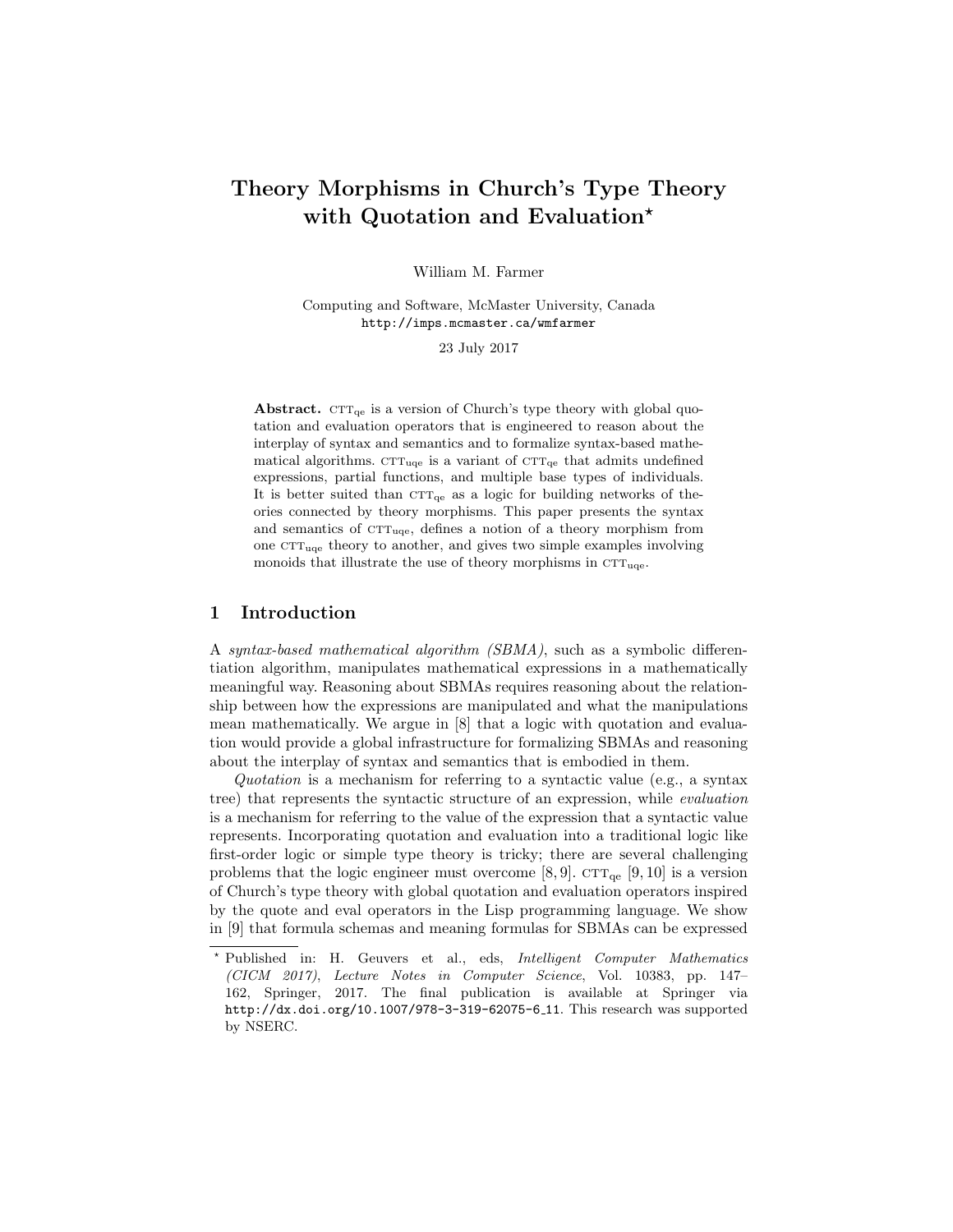in  $\text{CTT}_{\text{qe}}$  using quotation and evaluation and that such schemas and meaning formulas can be instantiated and proved within the proof system for  $\textsc{ctr}_{\textsc{qe}}.$ 

The *little theories method* [11] is an approach for understanding and organizing mathematical knowledge as a theory graph [14] consisting of axiomatic theories as nodes and theory morphisms<sup>1</sup> as directed edges. A theory consists of a language of expressions that denote mathematical values and a set of axioms that express in the language assumptions about the values. A theory morphism is a meaning-preserving mapping from the formulas of one theory to the formulas of another theory. Theory morphisms serve as information conduits that enable definitions and theorems to be passed from an abstract theory to many other more concrete theories [2].

A biform theory [3, 6] is a combination of an axiomatic theory and an algorithmic theory (a collection of algorithms that perform symbolic computations). It consists of a language L generated from a set of symbols, a set of transformers, and a set of axioms. The expressions of L denote mathematical values that include syntactic values representing the expressions of L. The transformers are SBMAs and other algorithms that implement functions on the expressions of L and are represented by symbols of  $L$ . The axioms are formulas of  $L$  that express properties about the symbols and transformers of the biform theory. Unlike traditional logics,  $CTT_{qe}$  is well suited for formalizing biform theories. Can the little theories method be applied to biform theories formalized in  $\text{CTT}_{\text{qe}}$ ? This would require a definition of a theory morphism for  $\text{CTT}_{\text{qe}}$  theories.

Defining a notion of a theory morphism in a logic with quotation is not as straightforward as in a logic without quotation due to the following problem:

Constant Interpretation Problem. Let  $T_1$  and  $T_2$  be theories in a logic with a quotation operator  $\lceil \cdot \rceil$ . If a theory morphism  $\Phi$  from  $T_1$  to  $T_2$  interprets two distinct constants c and c' in  $T_1$  by a single constant d in  $T_2$ , then  $\Phi$  would map the true formula  $\lceil c \rceil \neq \lceil c' \rceil$  of  $T_1$  to the false formula  $\lceil d \rceil \neq \lceil d \rceil$  of  $T_2$ , and hence  $\Phi$  would not be meaning preserving. Similarly, if  $\Phi$  interprets c as an expression e in  $T_2$  that is not a constant, then  $\Phi$  would map a true formula like is-constant( $\lceil c \rceil$ ) to the false formula is-constant( $\lceil e \rceil$ ).

This paper defines a notion of a theory morphism that overcomes this problem in  $\text{CTT}_{\text{uqe}}$ , a variant of  $\text{CTT}_{\text{qe}}$  that admits undefined expressions, partial functions, and multiple base types of individuals.  $CTT_{uqe}$  merges the machinery for quotation and evaluation found in  $CTT_{qe}$  [9] with the machinery for undefinedness found in  $\mathcal{Q}_0^{\mathrm{u}}$  [7]. Like  $\mathrm{CTT}_{\mathrm{qe}}$  and  $\mathcal{Q}_0^{\mathrm{u}}$ ,  $\mathrm{CTT}_{\mathrm{uqe}}$  is based on  $\mathcal{Q}_0$  [1], Peter Andrews' elegant version of Church's type theory. See [9] for references related to  $CTT_{uqe}$ .

 $\text{CTT}_{\text{uqe}}$  is better suited than  $\text{CTT}_{\text{qe}}$  as a logic for the little theories method for two reasons. First, it is often convenient for a theory morphism from  $T_1$  to  $T_2$  to interpret different kinds of values by values of different types. Since  $CTT_{qe}$ contains only one base type of individuals,  $\iota$ , all individuals in a theory  $T_1$  must be interpreted by values of the same type in  $T_2$ . Allowing multiple base types

 $^{\rm 1}$  Theory morphisms are also known as *immersions, realizations, theory interpretations,* translations, and views.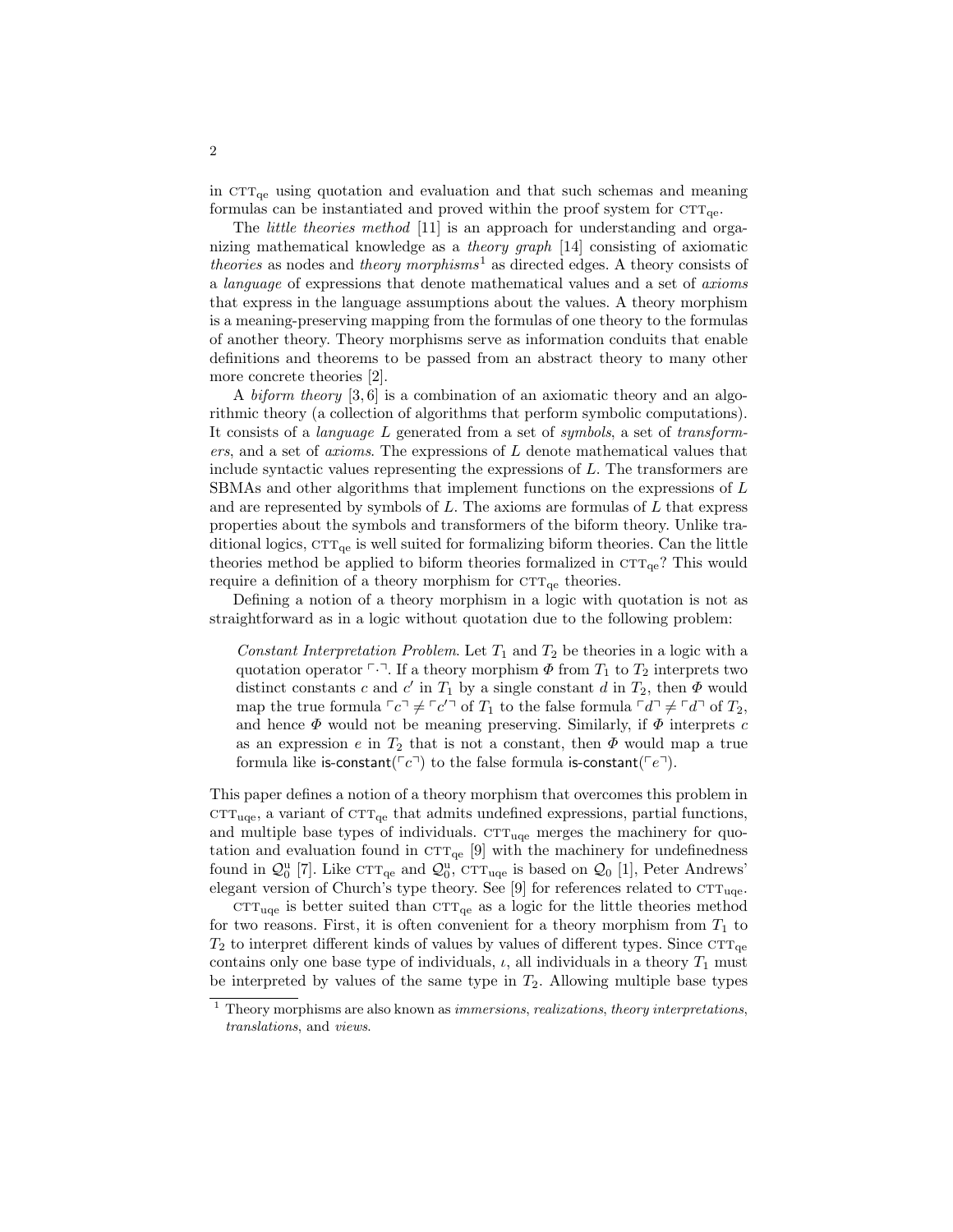of individuals in  $CT_{\text{uqe}}$  eliminates this restriction. Second, it is often useful to interpret a type  $\alpha$  in  $T_1$  by a subset of the denotation of a type  $\beta$  in  $T_2$ . As shown in [4], this naturally leads to partial functions on the type  $\beta$ . CTT<sub>uqe</sub> has built-in support for partial functions and undefinedness based on the traditional approach to undefinedness [5];  $CTT_{qe}$  has no such built-in support.<sup>2</sup>

The rest of the paper is organized as follows. The syntax and semantics of  $CTT_{uqe}$  are presented in sections 2 and 3. The notion of a theory morphism in  $CTT_{uqe}$  is defined in section 4. Section 5 contains two simple examples of theory morphisms in  $\text{CTT}_{\text{uqe}}$  involving monoids. The paper concludes in section 6 with a summary of the paper's results and some brief remarks about constructing theory morphisms in an implementation of  $\text{CTT}_{\text{uqe}}$  and about future work.

The syntax and semantics of  $\text{CTT}_{\text{uqe}}$  are presented as briefly as possible. The reader should consult [7] and [9] for a more in-depth discussion on the ideas underlying the syntax and semantics in  $CTT_{uqe}$ . Due to limited space, a proof system is not given in this paper for  $\text{CTT}_{\text{uce}}$ . A proof system for  $\text{CTT}_{\text{uce}}$  can be straightforwardly derived by merging the proof systems for  $\text{CTT}_{\text{qe}}$  [9] and  $\mathcal{Q}_0^{\text{u}}$  [7].

# 2 Syntax

The syntax of  $\text{CTT}_{\text{uqe}}$  is the same as the syntax of  $\text{CTT}_{\text{qe}}$  [9] except that (1) the types include denumerably many base types of individuals instead of just the single  $\iota$  type, (2) the expressions include conditional expressions, and (3) the logical constants include constants for definite description and exclude is-expr $\epsilon \rightarrow 0$ — which we will see is not needed since all constructions are "proper" in  $\text{CTT}_{\text{uce}}$ .

## 2.1 Types

Let B be a denumerable set of symbols that contains o and  $\epsilon$ . A type of CTT<sub>uge</sub> is a string of symbols defined inductively by the following formation rules:

- 1. Base type: If  $\alpha \in \mathcal{B}$ , then  $\alpha$  is a type.
- 2. Function type: If  $\alpha$  and  $\beta$  are types, then  $(\alpha \rightarrow \beta)$  is a type.

Let  $\mathcal T$  denote the set of types of CTT<sub>uqe</sub>. o and  $\epsilon$  are the *logical base types* of ctr<sub>uge</sub>.  $\alpha, \beta, \gamma, \ldots$  are syntactic variables ranging over types. When there is no loss of meaning, matching pairs of parentheses in types may be omitted. We assume that function type formation associates to the right so that a type of the form  $(\alpha \to (\beta \to \gamma))$  may be written as  $\alpha \to \beta \to \gamma$ .

 $^2$  A logic without support for partial functions and undefinedness — such as  $\textsc{ctr}_{\textrm{qe}}$ or the logic of HOL [12] – can interpret  $\alpha$  by a type  $\beta'$  that is isomorphic to a subset of  $\beta$ . However, this approach is more complicated and farther from standard mathematics practice than interpreting  $\alpha$  directly by a subset of  $\beta$ .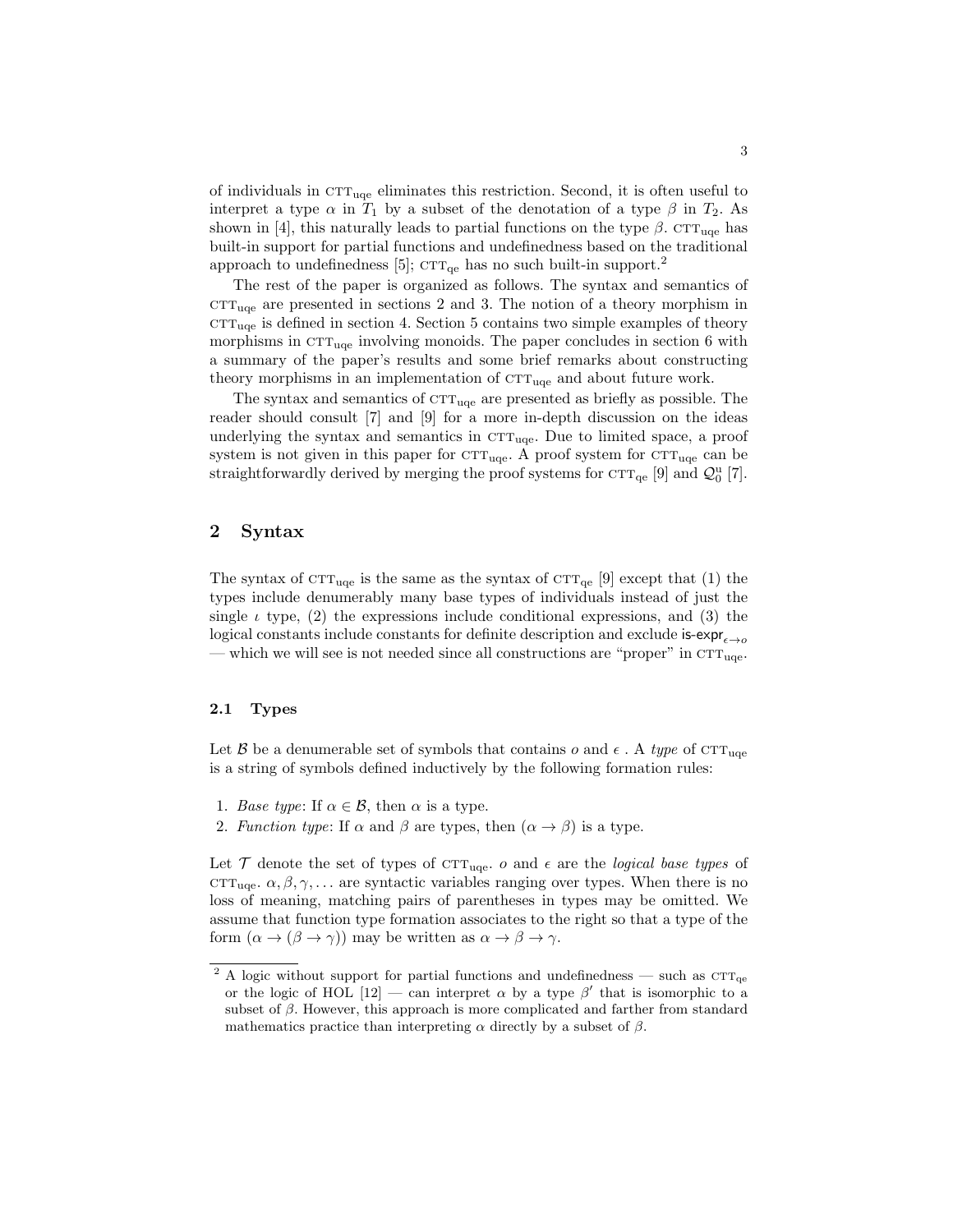| $=_{\alpha\to\alpha\to o}$                                  | for all $\alpha \in \mathcal{T}$                      |
|-------------------------------------------------------------|-------------------------------------------------------|
| $\iota_{(\alpha\to o)\to\alpha}$                            | for all $\alpha \in \mathcal{T}$ with $\alpha \neq o$ |
| is-var $_{\epsilon\rightarrow o}$                           |                                                       |
| is-var $_{\epsilon\rightarrow o}^{\alpha}$                  | for all $\alpha \in \mathcal{T}$                      |
| is-con $_{\epsilon\rightarrow o}$                           |                                                       |
| is-con $_{\epsilon\rightarrow o}^{\alpha}$                  | for all $\alpha \in \mathcal{T}$                      |
| $\mathsf{app}_{\epsilon\to\epsilon\to\epsilon}$             |                                                       |
| $\mathsf{abs}_{\epsilon \to \epsilon \to \epsilon}$         |                                                       |
| $\mathsf{cond}_{\epsilon\to\epsilon\to\epsilon\to\epsilon}$ |                                                       |
| quo $_{\epsilon\rightarrow\epsilon}$                        |                                                       |
| is-expr $_{\epsilon\rightarrow o}^{\alpha}$                 | for all $\alpha \in \mathcal{T}$                      |
| $\sqsubset_{\epsilon\to\epsilon\to o}$                      |                                                       |
| is-free-in $_{\epsilon\rightarrow \epsilon\rightarrow o}$   |                                                       |

Table 1. Logical Constants

#### 2.2 Expressions

A typed symbol is a symbol with a subscript from  $\mathcal{T}$ . Let  $\mathcal V$  be a set of typed symbols such that V contains denumerably many typed symbols with subscript  $\alpha$  for each  $\alpha \in \mathcal{T}$ . A variable of type  $\alpha$  of  $\text{CTT}_{\text{uqe}}$  is a member of  $\mathcal V$  with subscript  $\alpha$ .  $f_{\alpha}, g_{\alpha}, h_{\alpha}, u_{\alpha}, v_{\alpha}, w_{\alpha}, x_{\alpha}, y_{\alpha}, z_{\alpha}, \ldots$  are syntactic variables ranging over variables of type  $\alpha$ . We will assume that  $f_{\alpha}, g_{\alpha}, h_{\alpha}, u_{\alpha}, v_{\alpha}, w_{\alpha}, x_{\alpha}, y_{\alpha}, z_{\alpha}, \dots$  are actual variables of type  $\alpha$  of CTT<sub>uqe</sub>.

Let  ${\mathcal C}$  be a set of typed symbols disjoint from  ${\mathcal V}$  that includes the typed symbols in Table 1. A *constant of type*  $\alpha$  of  $CTT_{uqe}$  is a member of  $\mathcal C$  with subscript  $\alpha$ . The typed symbols in Table 1 are the *logical constants* of  $\text{CTT}_{\text{uqe}}$ .  $c_{\alpha}, d_{\alpha}, \ldots$  are syntactic variables ranging over constants of type  $\alpha$ .

An expression of type  $\alpha$  of CTT<sub>uqe</sub> is a string of symbols defined inductively by the formation rules below.  $\mathbf{A}_{\alpha}, \mathbf{B}_{\alpha}, \mathbf{C}_{\alpha}, \dots$  are syntactic variables ranging over expressions of type  $\alpha$ . An expression is *eval-free* if it is constructed using just the first six formation rules.

- 1. *Variable:*  $\mathbf{x}_{\alpha}$  is an expression of type  $\alpha$ .
- 2. Constant:  $\mathbf{c}_{\alpha}$  is an expression of type  $\alpha$ .
- 3. Function application:  $(\mathbf{F}_{\alpha \to \beta} \mathbf{A}_{\alpha})$  is an expression of type  $\beta$ .
- 4. Function abstraction:  $(\lambda \mathbf{x}_{\alpha} \cdot \mathbf{B}_{\beta})$  is an expression of type  $\alpha \rightarrow \beta$ .
- 5. Conditional: (if  $\mathbf{A}_{o}$   $\mathbf{B}_{\alpha}$   $\mathbf{C}_{\alpha}$ ) is an expression of type  $\alpha$ .
- 6. Quotation:  $\mathbf{A}_{\alpha}$ <sup> $\top$ </sup> is an expression of type  $\epsilon$  if  $\mathbf{A}_{\alpha}$  is eval-free.
- 7. Evaluation:  $[\![\mathbf{A}_{\epsilon}]\!]_{\mathbf{B}_{\beta}}$  is an expression of type  $\beta$ .

The purpose of the second argument  $\mathbf{B}_{\beta}$  in an evaluation  $[\mathbf{A}_{\epsilon}]\mathbf{B}_{\beta}$  is to establish the type of the evaluation  $^{3}$  A formula is an expression of type a A producte is the type of the evaluation.<sup>3</sup> A *formula* is an expression of type  $\overline{o}$ . A *predicate* is

<sup>&</sup>lt;sup>3</sup> It would be more natural for the second argument of an evaluation to be a type, but that would lead to an infinite family of evaluation operators, one for every type, since type variables are not available in  $\text{CTT}_{\text{uqe}}$  (as well as in  $\text{CTT}_{\text{qe}}$  and  $\mathcal{Q}_0$ ).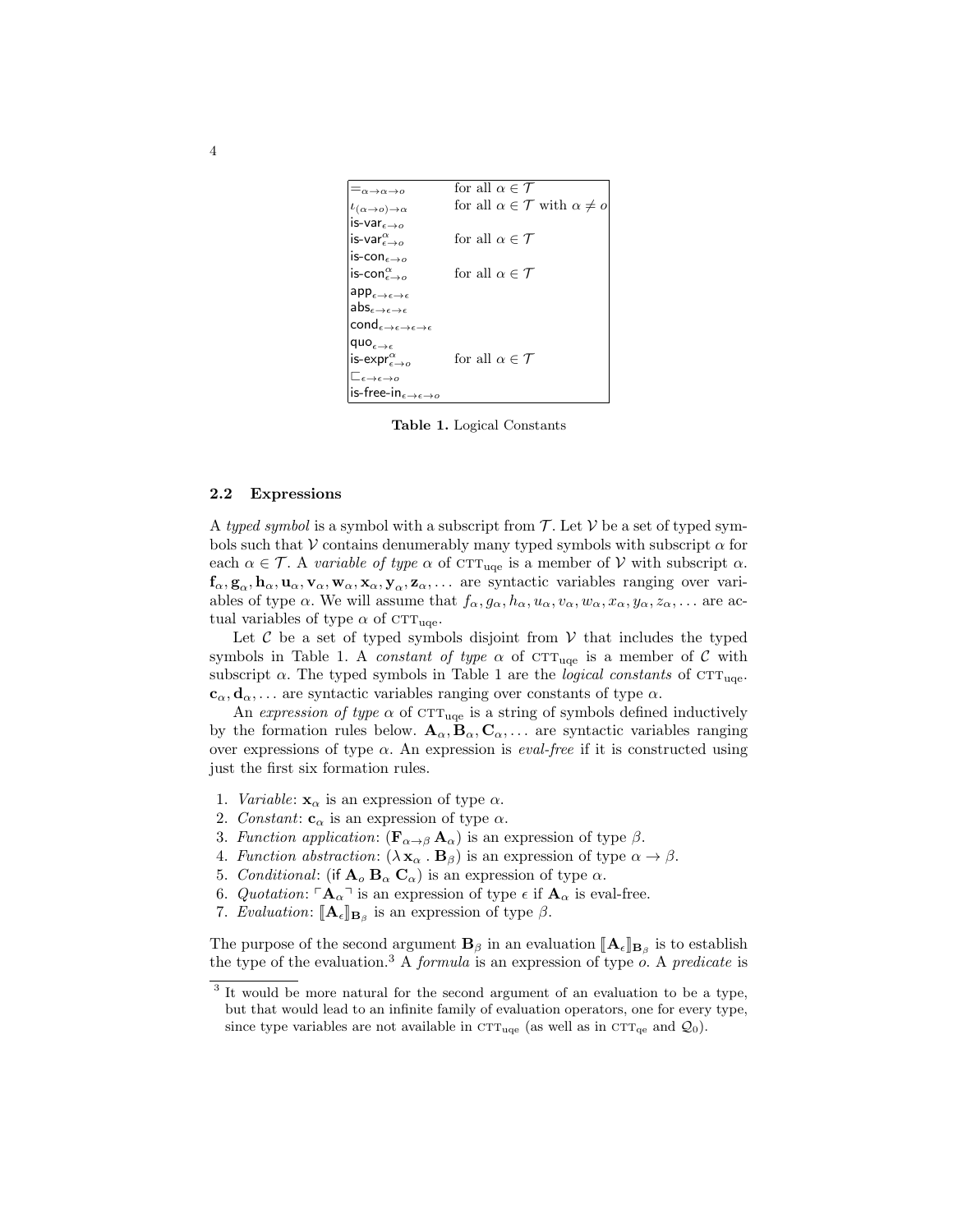an expression of a type of the form  $\alpha \to o$ . When there is no loss of meaning, matching pairs of parentheses in expressions may be omitted. We assume that function application formation associates to the left so that an expression of the form  $((\mathbf{G}_{\alpha \to \beta \to \gamma} \mathbf{A}_{\alpha}) \mathbf{B}_{\beta})$  may be written as  $\mathbf{G}_{\alpha \to \beta \to \gamma} \mathbf{A}_{\alpha} \mathbf{B}_{\beta}$ .

Remark 2.21 (Conditionals) We will see in the next section that (if  $A_0$   $B_\alpha$   $C_\alpha$ ) is a conditional expression that is not strict with respect to undefinedness. For instance, if  $\mathbf{A}_o$  is true, then (if  $\mathbf{A}_o$   $\mathbf{B}_\alpha$   $\mathbf{C}_\alpha$ ) denotes the value of  $B_{\alpha}$  even when  $C_{\alpha}$  is undefined. We construct conditionals using an expression constructor instead of a constant since constants always denote functions that are effectively strict with respect to undefinedness. We will use conditional expressions to restrict the domain of a function.

An occurrence of a variable  $\mathbf{x}_{\alpha}$  in an eval-free expression  $\mathbf{B}_{\beta}$  is bound [free] if (1) it is not in a quotation and (2) it is [not] in a subexpression of  $\mathbf{B}_{\beta}$  of the form  $\lambda \mathbf{x}_{\alpha}$ .  $\mathbf{C}_{\gamma}$ . An eval-free expression is *closed* if no free variables occur in it.

## 2.3 Constructions

Let  $\mathcal E$  be the function mapping eval-free expressions to expressions of type  $\epsilon$  that is defined inductively as follows:

1.  $\mathcal{E}(\mathbf{x}_{\alpha}) = \begin{bmatrix} x_{\alpha} \end{bmatrix}$ . 2.  $\mathcal{E}(\mathbf{c}_{\alpha}) = \ulcorner \mathbf{c}_{\alpha} \urcorner$ . 3.  $\mathcal{E}(\mathbf{F}_{\alpha \to \beta} \mathbf{A}_{\alpha}) = \text{app}_{\epsilon \to \epsilon \to \epsilon} \mathcal{E}(\mathbf{F}_{\alpha \to \beta}) \mathcal{E}(\mathbf{A}_{\alpha}).$ 4.  $\mathcal{E}(\lambda \mathbf{x}_{\alpha} \cdot \mathbf{B}_{\beta}) = \mathsf{abs}_{\epsilon \to \epsilon \to \epsilon} \mathcal{E}(\mathbf{x}_{\alpha}) \mathcal{E}(\mathbf{B}_{\beta}).$ 5.  $\mathcal{E}(\text{if } \overline{\mathbf{A}}_o \mathbf{B}_\alpha \mathbf{C}_\alpha) = \text{cond}_{\epsilon \to \epsilon \to \epsilon \to \epsilon} \mathcal{E}(\mathbf{A}_o) \mathcal{E}(\mathbf{B}_\alpha) \mathcal{E}(\mathbf{C}_\alpha).$ 6.  $\mathcal{E}(\ulcorner \mathbf{A}_\alpha \urcorner) = \mathsf{quo}_{\epsilon \to \epsilon} \, \mathcal{E}(\mathbf{A}_\alpha).$ 

A construction of  $\text{CTT}_{\text{uqe}}$  is an expression in the range of  $\mathcal{E}$ .  $\mathcal{E}$  is clearly injective. When  $\mathbf{A}_{\alpha}$  is eval-free,  $\mathcal{E}(\mathbf{A}_{\alpha})$  is a construction that represents the syntactic structure of  $A_{\alpha}$ . That is,  $\mathcal{E}(A_{\alpha})$  is a syntactic value that represents how  $A_{\alpha}$  is constructed as an expression. In contrast to  $\text{CTT}_{\text{qe}}$ , the constructions of  $\text{CTT}_{\text{uge}}$ do not include "improper constructions" — such as  $ap_{\epsilon \to \epsilon \to \epsilon} \rceil x_\alpha \rceil \rceil x_\alpha \rceil$  that do not represent the syntactic structures of eval-free expressions.

The six kinds of eval-free expressions and the syntactic values that represent their syntactic structures are given in Table 2.

#### 2.4 Theories

Let  $\mathcal{B}' \subseteq \mathcal{B}$  and  $\mathcal{C}' \subseteq \mathcal{C}$ . A type  $\alpha$  of CTT<sub>uqe</sub> is a  $\mathcal{B}'$ -type if each base type occurring in  $\alpha$  is a member of  $\mathcal{B}'$ . An expression  $\mathbf{A}_{\alpha}$  of  $\mathrm{CTT}_{\text{uqe}}$  is a  $(\mathcal{B}', \mathcal{C}')$ expression if each base type and constant occurring in  $A_{\alpha}$  is a member of  $\beta'$ and C', respectively. A language of  $\text{CTT}_{\text{uqe}}$  is the set of all  $(\mathcal{B}', \mathcal{C}')$ -expressions for some  $\mathcal{B}' \subseteq \mathcal{B}$  and  $\mathcal{C}' \subseteq \mathcal{C}$  such that  $\mathcal{B}'$  contains the logical base types of CTT<sub>uqe</sub> (i.e., o and  $\iota$ ) and C' contains the logical constants of CTT<sub>uqe</sub>. A theory of CTT<sub>uqe</sub> is a pair  $T = (L, \Gamma)$  where L is a language of  $\text{CTT}_{\text{uqe}}$  and  $\Gamma$  is a set of formulas in L (called the axioms of T).  $\mathbf{A}_{\alpha}$  is an expression of a theory T if  $\mathbf{A}_{\alpha} \in L$ .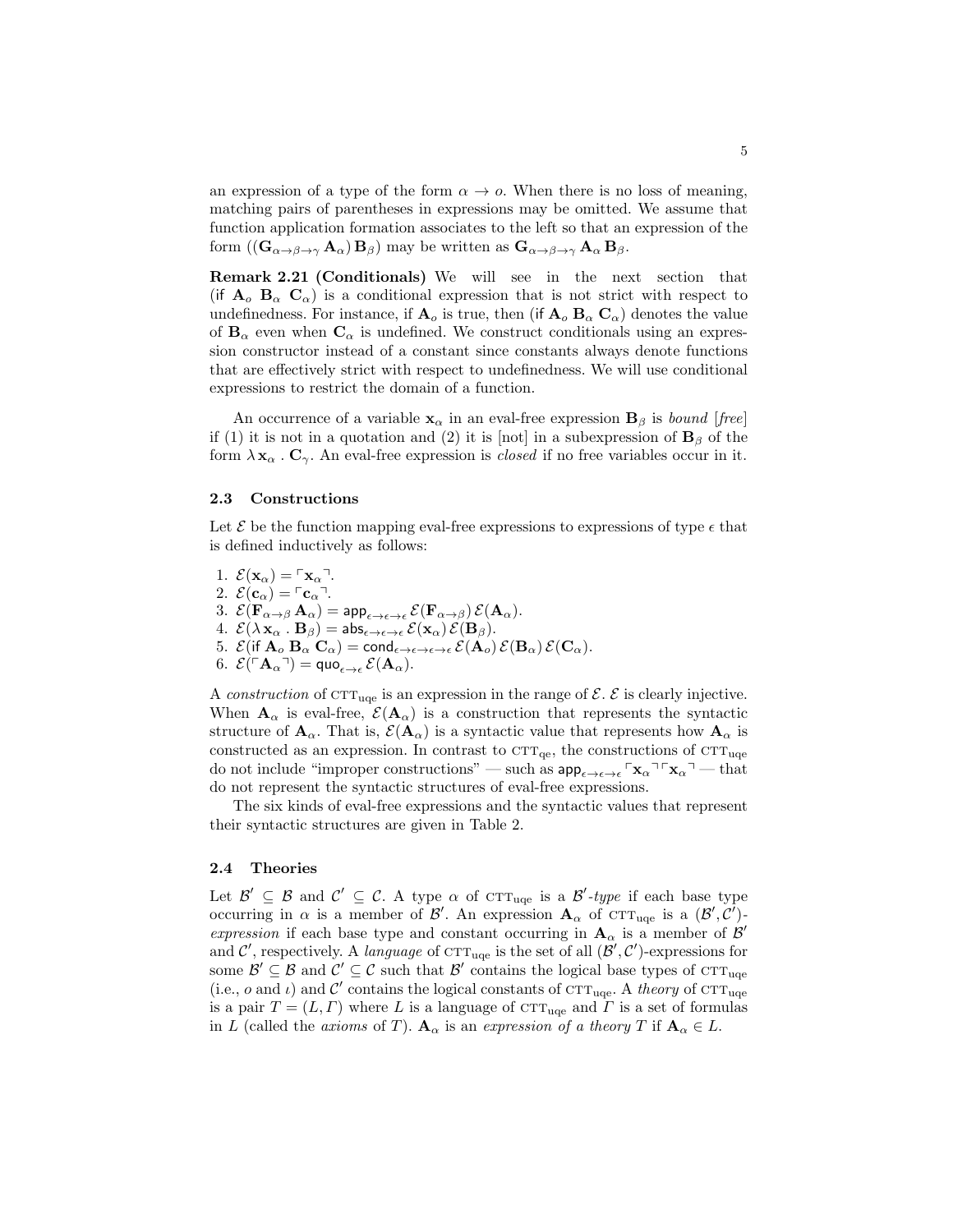#### 2.5 Definitions and Abbreviations

As in [9], we introduce in Table 3 several defined logical constants and abbreviations.  $(A_{\alpha}\downarrow)$  says that  $A_{\alpha}$  is defined, and similarly,  $(A_{\alpha}\uparrow)$  says that  $A_{\alpha}$  is undefined.  $\mathbf{A}_{\alpha} \simeq \mathbf{B}_{\alpha}$  says that  $\mathbf{A}_{\alpha}$  and  $\mathbf{B}_{\alpha}$  are *quasi-equal*, i.e., that  $\mathbf{A}_{\alpha}$  and  $\mathbf{B}_{\alpha}$ are either both defined and equal or both undefined. I $\mathbf{x}_{\alpha}$ .  $\mathbf{A}_{o}$  is a *definite de*scription. It denotes the unique  $x_{\alpha}$  that satisfies  $A_o$ . If there is no or more than one such  $\mathbf{x}_{\alpha}$ , it is undefined. The defined constant  $\perp_{\alpha}$  is a canonical undefined expression of type  $\alpha$ .

## 3 Semantics

The semantics of  $\text{CTT}_{\text{uqe}}$  is the same as the semantics of  $\text{CTT}_{\text{qe}}$  except that the former admits undefined expressions in accordance with the traditional approach to undefinedness [5]. Two principal changes are made to the  $\text{CTT}_{\text{qe}}$  semantics: (1) The notion of a general model is redefined to include partial functions as well as total functions. (2) The valuation function for expressions is made into a partial function that assigns a value to an expression iff the expression is defined according to the traditional approach.

## 3.1 Frames

A frame of  $\text{CTT}_{\text{uqe}}$  is a collection  $\{D_{\alpha} \mid \alpha \in \mathcal{T}\}\$  of domains such that:

- 1.  $D_0 = \{T, F\}$ , the set of standard truth values.
- 2.  $D_{\epsilon}$  is the set of *constructions* of CTT<sub>uqe</sub>.
- 3. For  $\alpha \in \mathcal{B}$  with  $\alpha \notin \{o, \epsilon\}, D_{\alpha}$  is a nonempty set of values (called *individuals*).
- 4. For  $\alpha, \beta \in \mathcal{T}$ ,  $D_{\alpha \to \beta}$  is some set of total functions from  $D_{\alpha}$  to  $D_{\beta}$  if  $\beta = o$ and some set of *partial and total* functions from  $D_{\alpha}$  to  $D_{\beta}$  if  $\beta \neq o$ .

#### 3.2 Interpretations

An interpretation of  $\text{CTT}_{\text{uqe}}$  is a pair  $(\{D_{\alpha} \mid \alpha \in \mathcal{T}\}, I)$  consisting of a frame and an interpretation function I that maps each constant in C of type  $\alpha$  to an element of  $D_{\alpha}$  such that:

- 1. For all  $\alpha \in \mathcal{T}$ ,  $I(\equiv_{\alpha \to \alpha \to o})$  is the total function  $f \in D_{\alpha \to \alpha \to o}$  such that, for all  $d_1, d_2 \in D_\alpha$ ,  $f(d_1)(d_2) = \text{T}$  iff  $d_1 = d_2$ .
- 2. For all  $\alpha \in \mathcal{T}$  with  $\alpha \neq o$ ,  $I(\iota_{(\alpha \to o) \to \alpha})$  is the partial function  $f \in D_{(\alpha \to o) \to \alpha}$ such that, for all  $d \in D_{\alpha \to o}$ , if the predicate d represents a singleton  $\{d'\} \subseteq$  $D_{\alpha}$ , then  $f(d) = d'$ , and otherwise  $f(d)$  is undefined.
- 3. I(is-var<sub> $\epsilon\rightarrow 0$ </sub>) the total function  $f \in D_{\epsilon\rightarrow 0}$  such that, for all constructions  $\mathbf{A}_{\epsilon} \in D_{\epsilon}, f(\mathbf{A}_{\epsilon}) = \tau$  iff  $\mathbf{A}_{\epsilon} = \tau_{\mathbf{X}_{\alpha}} \tau$  for some variable  $\mathbf{x}_{\alpha} \in \mathcal{V}$  (where  $\alpha$  can be any type).
- 4. For all  $\alpha \in \mathcal{T}$ ,  $I(\mathbf{is-var}^{\alpha}_{\epsilon \to o})$  is the total function  $f \in D_{\epsilon \to o}$  such that, for all constructions  $\mathbf{A}_{\epsilon} \in D_{\epsilon}$ ,  $f(\mathbf{A}_{\epsilon}) = \mathrm{T}$  iff  $\mathbf{A}_{\epsilon} = \mathrm{T} \mathbf{x}_{\alpha}$ <sup> $\mathrm{T}$ </sup> for some variable  $\mathbf{x}_{\alpha} \in \mathcal{V}$ .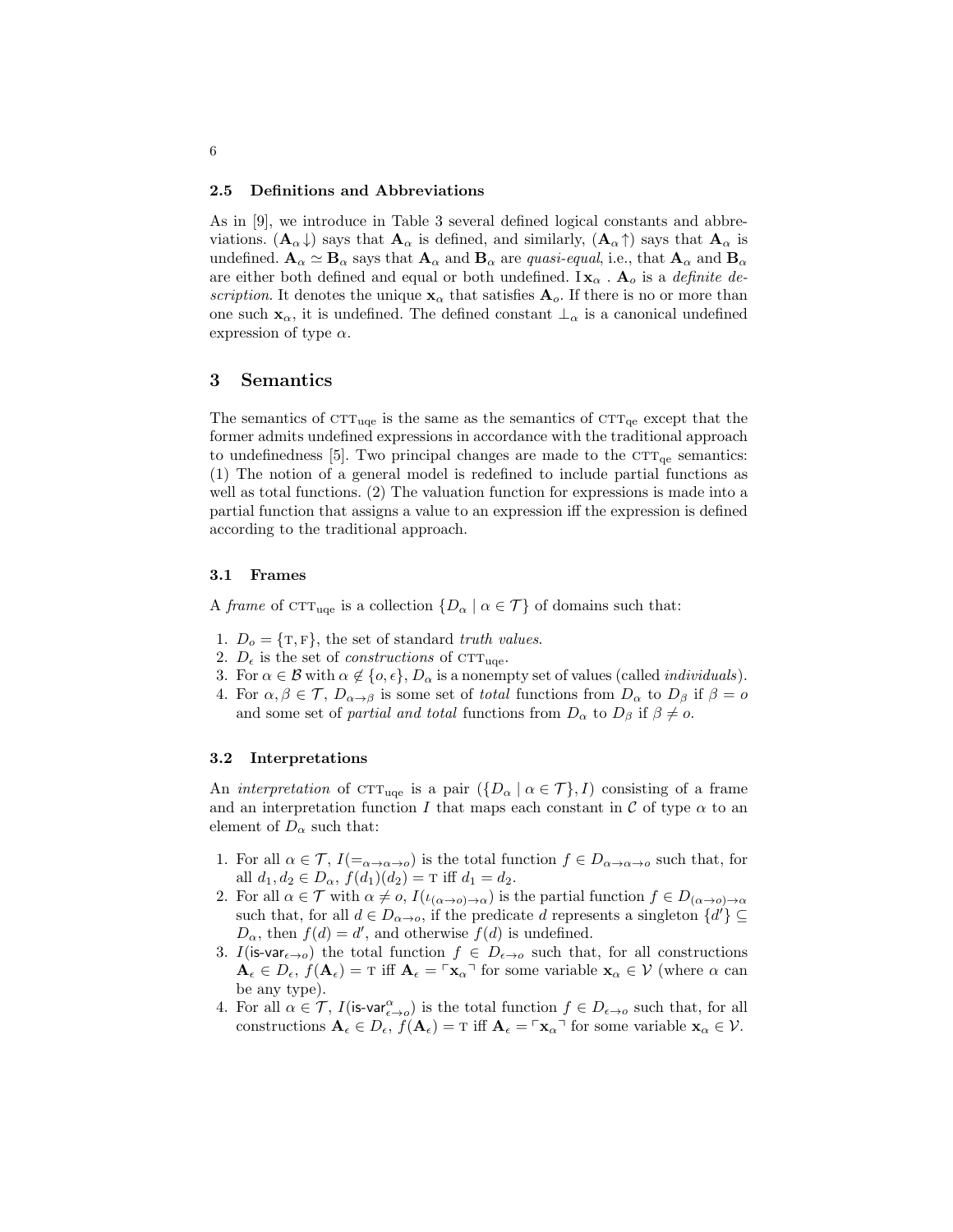| Kind                 | Syntax                                                       | Syntactic Value                                                                                                                                 |
|----------------------|--------------------------------------------------------------|-------------------------------------------------------------------------------------------------------------------------------------------------|
| Variable             | $\mathbf{x}_{\alpha}$                                        | $\mathsf{L}_{\mathbf{X}\alpha}$                                                                                                                 |
| Constant             | $\mathbf{c}_{\alpha}$                                        | $\mathsf{C}_{\alpha}$                                                                                                                           |
| Function application | ${\bf F}_{\alpha\rightarrow\beta}{\bf A}_{\alpha}$           | $\mathsf{app}_{\epsilon\to\epsilon\to\epsilon}\,\mathcal{E}(\mathbf{F}_{\alpha\to\beta})\,\mathcal{E}(\mathbf{A}_\alpha)$                       |
| Function abstraction | $\lambda$ $\mathbf{x}_{\alpha}$ . $\mathbf{B}_{\beta}$       | $\text{abs}_{\epsilon \to \epsilon \to \epsilon} \mathcal{E}(\mathbf{x}_{\alpha}) \mathcal{E}(\mathbf{B}_{\beta})$                              |
| Conditional          | (if $\mathbf{A}_o$ $\mathbf{B}_\alpha$ $\mathbf{C}_\alpha$ ) | cond $_{\epsilon\to\epsilon\to\epsilon\to\epsilon}\mathcal{E}(\mathbf{A}_{o})\mathcal{E}(\mathbf{B}_{\alpha})\mathcal{E}(\mathbf{C}_{\alpha}).$ |
| Quotation            | $\mathbf{A}_{\alpha}$                                        | quo <sub><math>\epsilon \rightarrow \epsilon</math></sub> $\mathcal{E}(\mathbf{A}_{\alpha})$                                                    |

Table 2. Six Kinds of Eval-Free Expressions

| $(\mathbf{A}_{\alpha} = \mathbf{B}_{\alpha})$                                             | stands for | $=_{\alpha\to\alpha\to o} A_{\alpha} B_{\alpha}.$                                                                         |
|-------------------------------------------------------------------------------------------|------------|---------------------------------------------------------------------------------------------------------------------------|
| $(\mathbf{A}_o \equiv \mathbf{B}_o)$                                                      | stands for | $=_{o\rightarrow o\rightarrow o}$ $A_o$ $B_o$ .                                                                           |
| $T_o$                                                                                     | stands for | $=_{o\rightarrow o\rightarrow o}$ $=$ $=_{o\rightarrow o\rightarrow o}$ .                                                 |
| $F_{\alpha}$                                                                              | stands for | $(\lambda x_o \cdot T_o) = (\lambda x_o \cdot x_o).$                                                                      |
| $(\forall \mathbf{x}_{\alpha} \ . \ \mathbf{A}_{o})$                                      | stands for | $(\lambda \mathbf{x}_{\alpha} \cdot T_o) = (\lambda \mathbf{x}_{\alpha} \cdot \mathbf{A}_o).$                             |
| $\wedge_{o\rightarrow o\rightarrow o}$                                                    | stands for | $\lambda x_o \cdot \lambda y_o$ .                                                                                         |
|                                                                                           |            | $((\lambda g_{o\rightarrow o\rightarrow o}\cdot g_{o\rightarrow o\rightarrow o}T_oT_o)=$                                  |
|                                                                                           |            | $(\lambda g_{o\rightarrow o\rightarrow o}\cdot g_{o\rightarrow o\rightarrow o} x_o y_o)).$                                |
| $\left(\mathbf{A}_{o}\wedge\mathbf{B}_{o}\right)$                                         | stands for | $\wedge_{o\rightarrow o\rightarrow o}$ $A_o$ $B_o$ .                                                                      |
| $\Box_{o\rightarrow o\rightarrow o}$                                                      | stands for | $\lambda x_o \cdot \lambda y_o \cdot (x_o = (x_o \wedge y_o)).$                                                           |
| $(\mathbf{A}_o \supset \mathbf{B}_o)$                                                     | stands for | $\supset_{o\rightarrow o\rightarrow o} A_o B_o.$                                                                          |
| $\neg$ <sub>0</sub> $\rightarrow$ <sub>0</sub>                                            | stands for | $=_{o\rightarrow o\rightarrow o} F_o$ .                                                                                   |
| $(\neg \mathbf{A}_o)$                                                                     | stands for | $\neg_{o\rightarrow o} A_o$ .                                                                                             |
| $\vee_{o\rightarrow o\rightarrow o}$                                                      | stands for | $\lambda x_o \cdot \lambda y_o$ . $\neg(\neg x_o \wedge \neg y_o)$ .                                                      |
| $\mathbf{(A}_o \vee \mathbf{B}_o)$                                                        | stands for | $\vee_{a\rightarrow a\rightarrow a}$ $\mathbf{A}_{a}$ $\mathbf{B}_{a}$ .                                                  |
| $ (\exists\,\mathbf{x}_{\alpha}$ . $\mathbf{A}_{o}) $                                     | stands for | $\neg(\forall \mathbf{x}_{\alpha} \cdot \neg \mathbf{A}_{\alpha}).$                                                       |
| $\mathbf{(A}_{\alpha}\neq\mathbf{B}_{\alpha})$                                            | stands for | $\neg(\mathbf{A}_{\alpha}=\mathbf{B}_{\alpha}).$                                                                          |
| $\mathbf{A}_{\epsilon} \sqsubset_{\epsilon \to \epsilon \to o} \mathbf{B}_{\epsilon}$     | stands for | $\sqsubset_{\epsilon \to \epsilon \to o} A_{\epsilon} B_{\epsilon}.$                                                      |
| $\ \mathbf{A}_{\epsilon}\ _{\beta}$                                                       | stands for | $[\![ {\bf A}_\epsilon]\!]_{{\bf B}_\beta}.$                                                                              |
| $\mathbf{A}_{\alpha}\!\downarrow)$                                                        | stands for | $A_{\alpha} = A_{\alpha}$ .                                                                                               |
| $\left\vert\left( \mathbf{A}_{\alpha}\!\uparrow\right) \right\rangle$                     | stands for | $\neg(\mathbf{A}_{\alpha}\downarrow).$                                                                                    |
| $(\mathbf{A}_\alpha\simeq \mathbf{B}_\alpha)$                                             | stands for | $(\mathbf{A}_{\alpha} \downarrow \vee \mathbf{B}_{\alpha} \downarrow) \supset \mathbf{A}_{\alpha} = \mathbf{B}_{\alpha}.$ |
| $\left\vert \left( \mathrm{I}\,\mathbf{x}_{\alpha}\,.\,\mathbf{A}_{o}\right) \right\vert$ | stands for | $u_{(\alpha \to o) \to \alpha} (\lambda \mathbf{x}_{\alpha} \cdot \mathbf{A}_{o})$ where $\alpha \neq o$ .                |
| $\perp_o$                                                                                 | stands for | $F_{\alpha}$ .                                                                                                            |
| $\perp_\alpha$                                                                            | stands for | $1x_{\alpha} \cdot x_{\alpha} \neq x_{\alpha}$ where $\alpha \neq o$ .                                                    |

Table 3. Definitions and Abbreviations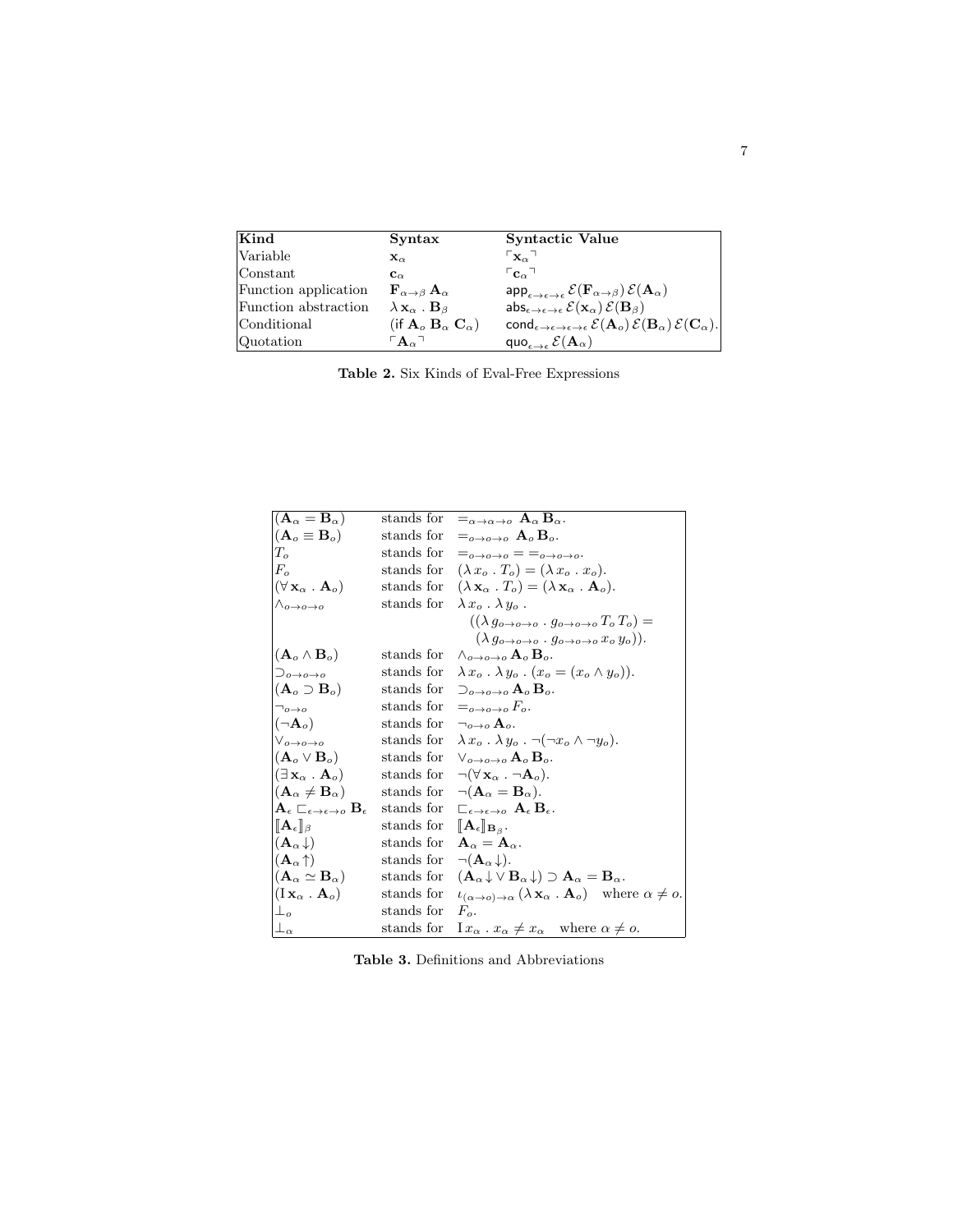- 5. I(is-con<sub> $\epsilon \rightarrow 0$ </sub>) is the total function  $f \in D_{\epsilon \rightarrow 0}$  such that, for all constructions  $\mathbf{A}_{\epsilon} \in D_{\epsilon}, f(\mathbf{A}_{\epsilon}) = \tau$  iff  $\mathbf{A}_{\epsilon} = \tau_{\mathbf{C}_{\alpha}}$  for some constant  $\mathbf{c}_{\alpha} \in \mathcal{C}$  (where  $\alpha$  can be any type).
- 6. For all  $\alpha \in \mathcal{T}$ ,  $I(\mathsf{is-con}^{\alpha}_{\epsilon \to o})$  is the total function  $f \in D_{\epsilon \to o}$  such that, for all constructions  $A_{\epsilon} \in D_{\epsilon}$ ,  $f(A_{\epsilon}) = T$  iff  $A_{\epsilon} = \lceil c_{\alpha} \rceil$  for some constant  $c_{\alpha} \in \mathcal{C}$ .
- 7.  $I(\mathsf{app}_{\epsilon \to \epsilon \to \epsilon})$  is the partial function  $f \in D_{\epsilon \to \epsilon \to \epsilon}$  such that, for all constructions  $\mathbf{A}_{\epsilon}, \mathbf{B}_{\epsilon} \in D_{\epsilon}$ , if  $\mathsf{app}_{\epsilon \to \epsilon \to \epsilon} \mathbf{A}_{\epsilon} \mathbf{B}_{\epsilon}$  is a construction, then  $f(\mathbf{A}_{\epsilon})(\mathbf{B}_{\epsilon}) =$  $\mathsf{app}_{\epsilon \to \epsilon \to \epsilon} \mathbf{A}_{\epsilon} \mathbf{B}_{\epsilon}$ , and otherwise  $f(\mathbf{A}_{\epsilon})(\mathbf{B}_{\epsilon})$  is undefined.
- 8.  $I(\mathsf{abs}_{\epsilon \to \epsilon \to \epsilon})$  is the partial function  $f \in D_{\epsilon \to \epsilon \to \epsilon}$  such that, for all constructions  $\mathbf{A}_{\epsilon}, \mathbf{B}_{\epsilon} \in D_{\epsilon}$ , if  $\mathsf{abs}_{\epsilon \to \epsilon \to \epsilon} \mathbf{A}_{\epsilon} \mathbf{B}_{\epsilon}$  is a construction, then  $f(\mathbf{A}_{\epsilon})(\mathbf{B}_{\epsilon}) =$  $\mathsf{abs}_{\epsilon \to \epsilon \to \epsilon} \mathbf{A}_{\epsilon} \mathbf{B}_{\epsilon}$ , and otherwise  $f(\mathbf{A}_{\epsilon})(\mathbf{B}_{\epsilon})$  is undefined.
- 9.  $I(\text{cond}_{\epsilon\to\epsilon\to\epsilon})$  is the partial function  $f\in D_{\epsilon\to\epsilon\to\epsilon}$  such that, for all constructions  $\mathbf{A}_{\epsilon}, \mathbf{B}_{\epsilon}, \mathbf{C}_{\epsilon} \in D_{\epsilon}$ , if  $\mathsf{cond}_{\epsilon \to \epsilon \to \epsilon}$ ,  $\mathbf{A}_{\epsilon} \mathbf{B}_{\epsilon} \mathbf{C}_{\epsilon}$  is a construction, then  $f(\mathbf{A}_{\epsilon})(\mathbf{B}_{\epsilon})(\mathbf{C}_{\epsilon}) = \text{cond}_{\epsilon \to \epsilon \to \epsilon} \mathbf{A}_{\epsilon} \mathbf{B}_{\epsilon} \mathbf{C}_{\epsilon}$ , and otherwise  $f(\mathbf{A}_{\epsilon})(\mathbf{B}_{\epsilon})(\mathbf{C}_{\epsilon})$  is undefined.
- 10.  $I(\text{quo}_{\epsilon \to \epsilon})$  is the total function  $f \in D_{\epsilon \to \epsilon}$  such that, for all constructions  $\mathbf{A}_{\epsilon} \in D_{\epsilon}, f(\mathbf{A}_{\epsilon}) = \text{quo}_{\epsilon \to \epsilon} \mathbf{A}_{\epsilon}.$
- 11. For all  $\alpha \in \mathcal{T}$ ,  $I(\text{is-expr}_{\epsilon \to o}^{\alpha})$  is the total function  $f \in D_{\epsilon \to o}$  such that, for all constructions  $A_{\epsilon} \in D_{\epsilon}$ ,  $f(A_{\epsilon}) = T$  iff  $A_{\epsilon} = \mathcal{E}(B_{\alpha})$  for some (eval-free) expression  $\mathbf{B}_{\alpha}$ .
- 12.  $I(\sqsubset_{\epsilon \to \epsilon \to 0})$  is the total function  $f \in D_{\epsilon \to \epsilon \to \epsilon}$  such that, for all constructions  $\mathbf{A}_{\epsilon}, \mathbf{B}_{\epsilon} \in D_{\epsilon}, f(\mathbf{A}_{\epsilon})(\mathbf{B}_{\epsilon}) = \text{Tr} \text{ iff } \mathbf{A}_{\epsilon} \text{ is a proper subexpression of } \mathbf{B}_{\epsilon}.$
- 13. I(is-free-in<sub> $\epsilon \to \epsilon$ </sub>) is the total function  $f \in D_{\epsilon \to \epsilon \to \epsilon}$  such that, for all constructions  $A_{\epsilon}, B_{\epsilon} \in D_{\epsilon}, f(A_{\epsilon})(B_{\epsilon}) = T$  iff  $A_{\epsilon} = \lceil x_{\alpha} \rceil$  for some  $x_{\alpha} \in V$  and  $\mathbf{x}_{\alpha}$  is free in the expression  $\mathbf{C}_{\beta}$  such that  $\mathbf{B}_{\epsilon} = \mathcal{E}(\mathbf{C}_{\beta}).$

An assignment into a frame  $\{D_{\alpha} \mid \alpha \in \mathcal{T}\}\$ is a function  $\varphi$  whose domain is V such that  $\varphi(\mathbf{x}_{\alpha}) \in D_{\alpha}$  for each  $\mathbf{x}_{\alpha} \in V$ . Given an assignment  $\varphi, \mathbf{x}_{\alpha} \in V$ , and  $d \in D_\alpha$ , let  $\varphi[\mathbf{x}_\alpha \mapsto d]$  be the assignment  $\psi$  such that  $\psi(\mathbf{x}_\alpha) = d$  and  $\psi(\mathbf{y}_{\beta}) = \varphi(\mathbf{y}_{\beta})$  for all variables  $\mathbf{y}_{\beta}$  distinct from  $\mathbf{x}_{\alpha}$ . For an interpretation  $\mathcal{M} =$  $({D_{\alpha} \mid \alpha \in \mathcal{T}}$ , I), assign(M) is the set of assignments into the frame of M.

### 3.3 General Models

An interpretation  $\mathcal{M} = (\{D_{\alpha} \mid \alpha \in \mathcal{T}\})$  is a general model for CTT<sub>uqe</sub> if there is a partial binary valuation function  $V^{\mathcal{M}}$  such that, for all assignments  $\varphi \in$ assign(M) and expressions  $D_\delta,$  either  $V_\varphi^\mathcal{M}(\mathbf{D}_\delta) \in D_\delta$  or  $V_\varphi^\mathcal{M}(\mathbf{D}_\delta)$  is undefined<sup>4</sup> and each of the following conditions is satisfied:

- 1. Let  $\mathbf{D}_{\delta} \in \mathcal{V}$ . Then  $V^{\mathcal{M}}_{\varphi}(\mathbf{D}_{\delta}) = \varphi(\mathbf{D}_{\delta})$ .
- 2. Let  $\mathbf{D}_{\delta} \in \mathcal{C}$ . Then  $V^{\mathcal{M}}_{\varphi}(\mathbf{D}_{\delta}) = I(\mathbf{D}_{\delta})$ .
- 3. Let  $\mathbf{D}_{\delta}$  be  $\mathbf{F}_{\alpha\to\beta}\mathbf{A}_{\alpha}$ . If  $V^{\mathcal{M}}_{\varphi}(\mathbf{F}_{\alpha\to\beta})$  is defined,  $V^{\mathcal{M}}_{\varphi}(\mathbf{A}_{\alpha})$  is defined, and the function  $V^{\mathcal{M}}_{\varphi}(\mathbf{F}_{\alpha \to \beta})$  is defined at the argument  $V^{\mathcal{M}}_{\varphi}(\mathbf{A}_{\alpha})$ , then

$$
V_{\varphi}^{\mathcal{M}}(\mathbf{D}_{\delta}) = V_{\varphi}^{\mathcal{M}}(\mathbf{F}_{\alpha \to \beta})(V_{\varphi}^{\mathcal{M}}(\mathbf{A}_{\alpha})).
$$

<sup>&</sup>lt;sup>4</sup> We write  $V_{\varphi}^{\mathcal{M}}(\mathbf{D}_{\delta})$  instead of  $V^{\mathcal{M}}(\varphi, \mathbf{D}_{\delta})$ .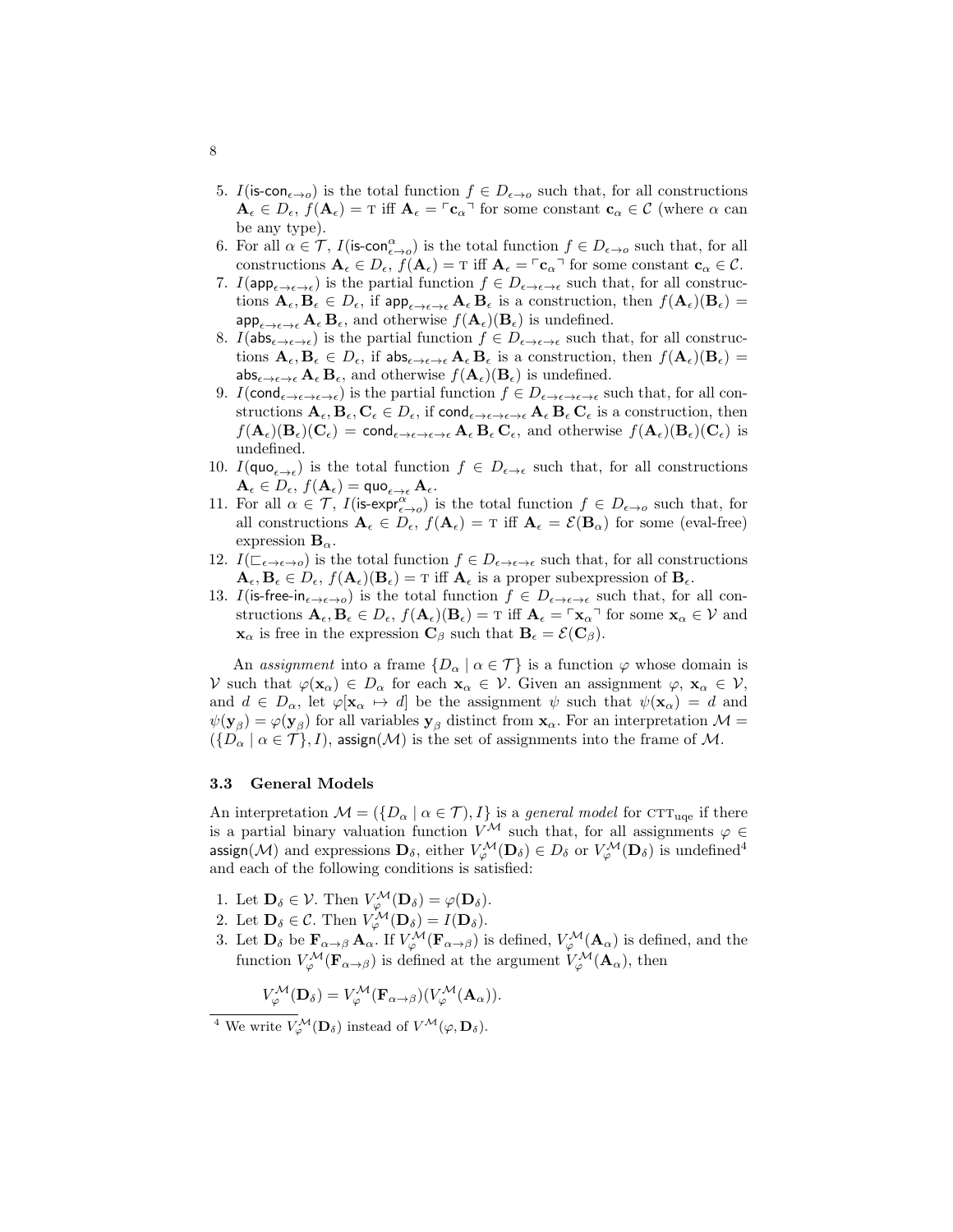Otherwise,  $V_{\varphi}^{\mathcal{M}}(\mathbf{D}_{\delta}) = F$  if  $\beta = o$  and  $V_{\varphi}^{\mathcal{M}}(\mathbf{D}_{\delta})$  is undefined if  $\beta \neq o$ .

- 4. Let  $\mathbf{D}_{\delta}$  be  $\lambda \mathbf{x}_{\alpha}$ .  $\mathbf{B}_{\beta}$ . Then  $V^{\mathcal{M}}_{\varphi}(\mathbf{D}_{\delta})$  is the (partial or total) function  $f \in$  $D_{\alpha\to\beta}$  such that, for each  $d\in D_{\alpha}$ ,  $f(d) = V^{\mathcal{M}}_{\varphi[\mathbf{x}_{\alpha}\mapsto d]}(\mathbf{B}_{\beta})$  if  $V^{\mathcal{M}}_{\varphi[\mathbf{x}_{\alpha}\mapsto d]}(\mathbf{B}_{\beta})$  is defined and  $f(d)$  is undefined if  $V^{\mathcal{M}}_{\varphi[\mathbf{x}_{\alpha} \mapsto d]}(\mathbf{B}_{\beta})$  is undefined.
- 5. Let  $\mathbf{D}_{\delta}$  be (if  $\mathbf{A}_{o}$   $\mathbf{B}_{\alpha}$   $\mathbf{C}_{\alpha}$ ). If  $V^{\tilde{M}}_{\varphi}(\mathbf{A}_{o}) = \tau$  and  $V^{\mathcal{M}}_{\varphi}(\mathbf{B}_{\alpha})$  is defined, then  $V^{\mathcal{M}}_{\varphi}(\mathbf{D}_{\delta}) = V^{\mathcal{M}}_{\varphi}(\mathbf{B}_{\alpha})$ . If  $V^{\mathcal{M}}_{\varphi}(\mathbf{A}_{o}) = F$  and  $V^{\mathcal{M}}_{\varphi}(\mathbf{C}_{\alpha})$  is defined, then  $V^{\mathcal{M}}_{\varphi}(\mathbf{D}_{\delta}) = V^{\mathcal{M}}_{\varphi}(\mathbf{C}_{\alpha}).$  Otherwise,  $V^{\mathcal{M}}_{\varphi}(\mathbf{D}_{\delta})$  is undefined.
- 6. Let  $\mathbf{D}_{\delta}$  be  $\ulcorner \mathbf{A}_{\alpha} \urcorner$ . Then  $V^{\mathcal{M}}_{\varphi}(\mathbf{D}_{\delta}) = \mathcal{E}(\mathbf{A}_{\alpha})$ .
- 7. Let  $\mathbf{D}_{\delta}$  be  $[\![\mathbf{A}_{\epsilon}]\!]_{\beta}$ . If  $V^{\mathcal{M}}_{\varphi}$  (is-expr $_{\epsilon\to o}^{\beta} \mathbf{A}_{\epsilon}$ ) = T, then

$$
V_{\varphi}^{\mathcal{M}}(\mathbf{D}_{\delta})=V_{\varphi}^{\mathcal{M}}(\mathcal{E}^{-1}(V_{\varphi}^{\mathcal{M}}(\mathbf{A}_{\epsilon}))).
$$

Otherwise,  $V_{\varphi}^{\mathcal{M}}(\mathbf{D}_{\delta}) = F$  if  $\beta = o$  and  $V_{\varphi}^{\mathcal{M}}(\mathbf{D}_{\delta})$  is undefined if  $\beta \neq o$ .

**Proposition 3.31** General models for  $T_{\text{uqe}}$  exist.

*Proof.* The proof is similar to the proof of the analogous proposition in [9].  $\Box$ 

Other theorems about the semantics of  $CTT_{\text{uce}}$  are the same or very similar to the theorems about the semantics of  $\text{CTT}_{\text{qe}}$  given in [9].

Let M be a general model for  $\text{CTT}_{\text{uce}}$ .  $\mathbf{A}_o$  is valid in M, written  $\mathcal{M} \models \mathbf{A}_o$ , if  $V_\varphi^\mathcal{M}(\mathbf{A}_o) = \textup{T}$  for all  $\varphi \in \mathsf{assign}(\mathcal{M})$ .  $\mathbf{A}_o$  is valid in  $\textup{cTT}_{\textup{uqe}},$  written  $\models \mathbf{A}_o$ , if  $\mathbf{A}_{o}$  is valid in every general model for  $\mathrm{CTT}_{\text{uqe}}$ . An expression  $\mathbf{B}_{\beta}$  is semantically closed if no variable "is effective in" it, i.e,

$$
\vDash \forall \mathbf{y}_{\alpha} \, . \, ((\lambda \mathbf{x}_{\alpha} \, . \, \mathbf{B}_{\beta}) \mathbf{y}_{\alpha} = \mathbf{B}_{\beta})
$$

holds for all variables  $\mathbf{x}_{\alpha}$  (where  $\mathbf{y}_{\alpha}$  is any variable of type  $\alpha$  that differs from  $\mathbf{x}_{\alpha}$ ). It is easy to show that every closed eval-free expression is semantically closed. If  $\mathbf{B}_{\beta}$  is semantically closed, then  $V^{\mathcal{M}}_{\varphi}(\mathbf{B}_{\beta})$  does not depend on  $\varphi \in \mathsf{assign}(\mathcal{M})$ . The notion of " $\mathbf{x}_{\alpha}$  is effective in  $\mathbf{B}_{\beta}$ " is discussed in detail in [9].

Let  $T = (L, \Gamma)$  be a theory of CTT<sub>uqe</sub> and  $\mathbf{A}_o$  be a formula of T. A general model for T is a general model M for  $\text{CTT}_{\text{uqe}}$  such that  $\mathcal{M} \models \mathbf{A}_o$  for all  $\mathbf{A}_o \in \Gamma$ .  $\mathbf{A}_o$  is valid in T, written  $T \models \mathbf{A}_o$ , if  $\mathbf{A}_o$  is valid in every general model for T. T is normal if each member of  $\Gamma$  is semantically closed.

## 4 Theory Morphisms

In this section we define a "semantic morphism" of  $\text{CTT}_{\text{uqe}}$  that maps the valid semantically closed formulas of one normal theory to the valid semantically closed formulas of another normal theory. Theory morphisms usually map base types to types. By exploiting the support for partial functions in  $\text{CTT}_{\text{uee}}$ , we introduce a more general notion of theory morphism that maps base types to semantically closed predicates that represent sets of values of the same type. This requires mapping expressions denoting functions on the base type to expressions denoting functions with domains restricted to the semantically closed predicate.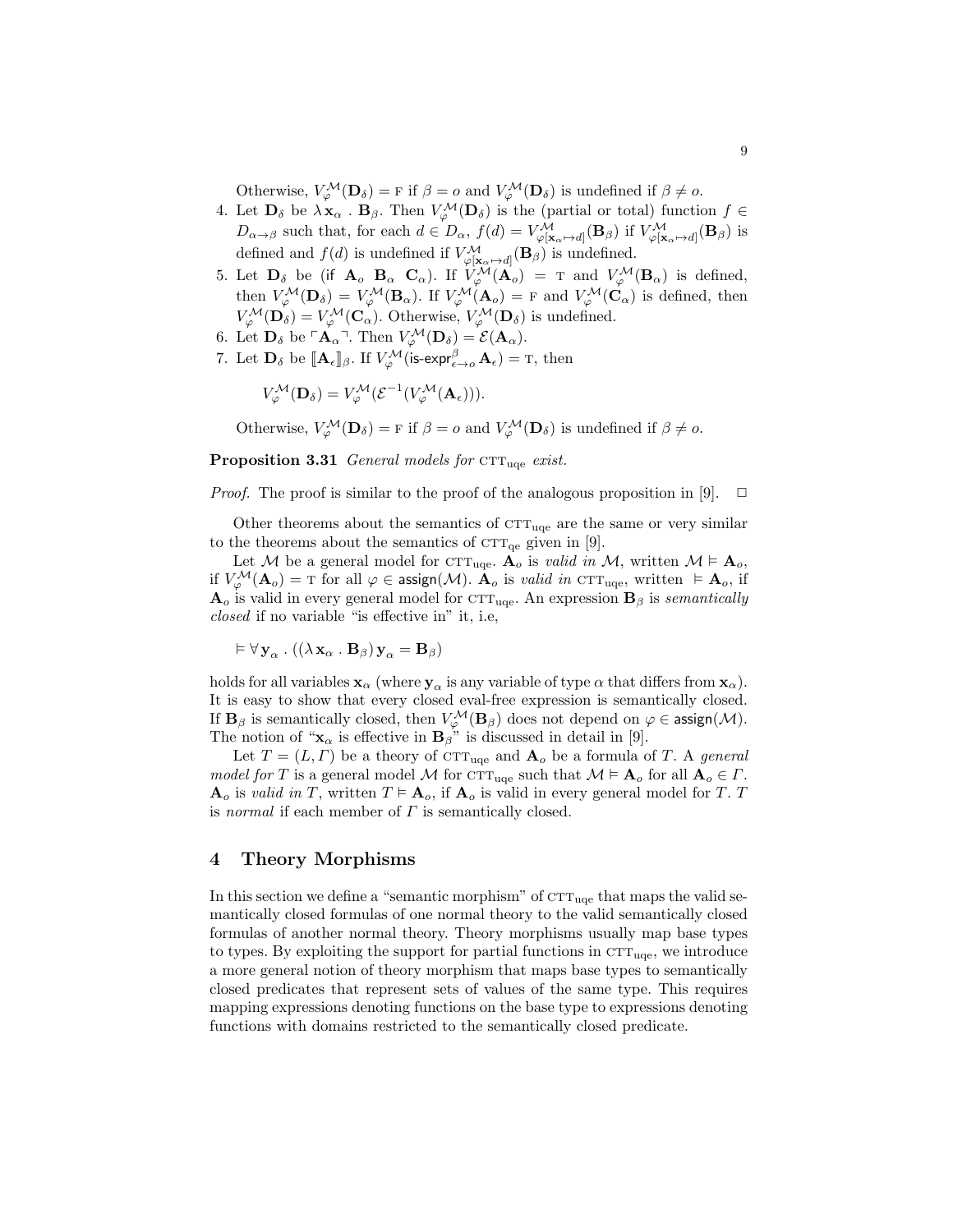For  $i = 1, 2$ , let  $T_i = (L_i, \Gamma_i)$  be a normal theory of CTT<sub>uqe</sub> where, for some  $\mathcal{B}_i \subseteq \mathcal{B}$  and  $\mathcal{C}_i \subseteq \mathcal{C}$ ,  $L_i$  is the set of all  $(\mathcal{B}_i, \mathcal{C}_i)$ -expressions. Also for  $i = 1, 2$ , let  $\mathcal{T}_i$  be the set of all  $\mathcal{B}_i$ -types and  $\mathcal{V}_i$  be the set of all variables in  $L_i$ . Finally, let  $\mathcal{P}_2$  be the set of all semantically closed predicates in  $L_2$ .

#### 4.1 Translations

In this section, we will define a translation from  $T_1$  to  $T_2$  to be a pair  $(\mu, \nu)$  of functions where  $\mu$  interprets the base types of  $T_1$  and  $\nu$  interprets the variables and constants of  $T_1$ .  $\overline{\mu}$  and  $\overline{\nu}$  will be canonical extensions of  $\mu$  and  $\nu$  to the types and expressions of  $T_1$ , respectively.

Define  $\tau$  to be the function that maps a predicate of type  $\alpha \to o$  to the type  $\alpha$ . When  $\mathbf{p}_{\alpha \to o}$  and  $\mathbf{q}_{\beta \to o}$  are semantically closed predicates, let

$$
\mathbf{p}_{\alpha\to o}\rightharpoonup \mathbf{q}_{\beta\to o}
$$

be an abbreviation for the following semantically closed predicate of type ( $\alpha \rightarrow$  $\beta$ )  $\rightarrow$  o:

$$
\lambda f_{\alpha \to \beta} \cdot \forall x_{\alpha} \cdot (f_{\alpha \to \beta} x_{\alpha} \neq \bot_{\beta} \supset (\mathbf{p}_{\alpha \to \alpha} x_{\alpha} \wedge \mathbf{q}_{\beta \to \alpha} (f_{\alpha \to \beta} x_{\alpha}))).
$$

If  $\beta = o \; [\beta \neq o], \; \mathbf{p}_{\alpha \to o} \to \mathbf{q}_{\beta \to o}$  represents the set of total [partial and totall functions from the set of values represented by  $\mathbf{p}_{\alpha\to o}$  to the set of values represented by  $q_{\beta \to o}$ . Notice that

$$
\tau(\mathbf{p}_{\alpha \to o} \to \mathbf{q}_{\beta \to o}) = \alpha \to \beta = \tau(\mathbf{p}_{\alpha \to o}) \to \tau(\mathbf{q}_{\beta \to o}).
$$

Given a total function  $\mu : \mathcal{B}_1 \to \mathcal{P}_2$ , let  $\overline{\mu} : \mathcal{T}_1 \to \mathcal{P}_2$  be the canonical extension of  $\mu$  that is defined inductively as follows:

1. If  $\alpha \in \mathcal{B}_1$ ,  $\overline{\mu}(\alpha) = \mu(\alpha)$ . 2. If  $\alpha \to \beta \in \mathcal{T}_1$ ,  $\overline{\mu}(\alpha \to \beta) = \overline{\mu}(\alpha) \to \overline{\mu}(\beta)$ .

It is easy to see that  $\mu$  is well-defined and total.

A translation from  $T_1$  to  $T_2$  is a pair  $\Phi = (\mu, \nu)$ , where  $\mu : \mathcal{B}_1 \to \mathcal{P}_2$  is total and  $\nu : \mathcal{V}_1 \cup \mathcal{C}_1 \to \mathcal{V}_2 \cup \mathcal{C}_2$  is total and injective, such that:

- 1.  $\mu(o) = \lambda x_o \cdot T_o$ .
- 2.  $\mu(\epsilon) = \lambda x_{\epsilon} \cdot T_o$ .
- 3. For each  $\mathbf{x}_{\alpha} \in \mathcal{V}_1$ ,  $\nu(\mathbf{x}_{\alpha})$  is a variable in  $\mathcal{V}_2$  of type  $\tau(\overline{\mu}(\alpha))$ .
- 4. For each  $\mathbf{c}_{\alpha} \in \mathcal{C}_1$ ,  $\nu(\mathbf{c}_{\alpha})$  is a constant in  $\mathcal{C}_2$  of type  $\tau(\overline{\mu}(\alpha))$ .

Throughout the rest of this section, let  $\Phi = (\mu, \nu)$  be a translation from  $T_1$ to  $T_2$ .  $\overline{\nu}: L_1 \to L_2$  is the canonical extension of  $\nu$  defined inductively as follows:

1. If  $\mathbf{x}_{\alpha} \in \mathcal{V}_1$ ,  $\overline{\nu}(\mathbf{x}_{\alpha}) = \nu(\mathbf{x}_{\alpha})$ . 2. If  $\mathbf{c}_{\alpha} \in \mathcal{C}_1$ ,  $\overline{\nu}(\mathbf{c}_{\alpha}) = \nu(\mathbf{c}_{\alpha})$ . 3. If  $\mathbf{F}_{\alpha \to \beta} \mathbf{A}_{\alpha} \in L_1$ , then  $\overline{\nu}(\mathbf{F}_{\alpha \to \beta} \mathbf{A}_{\alpha}) = \overline{\nu}(\mathbf{F}_{\alpha \to \beta}) \overline{\nu}(\mathbf{A}_{\alpha})$ .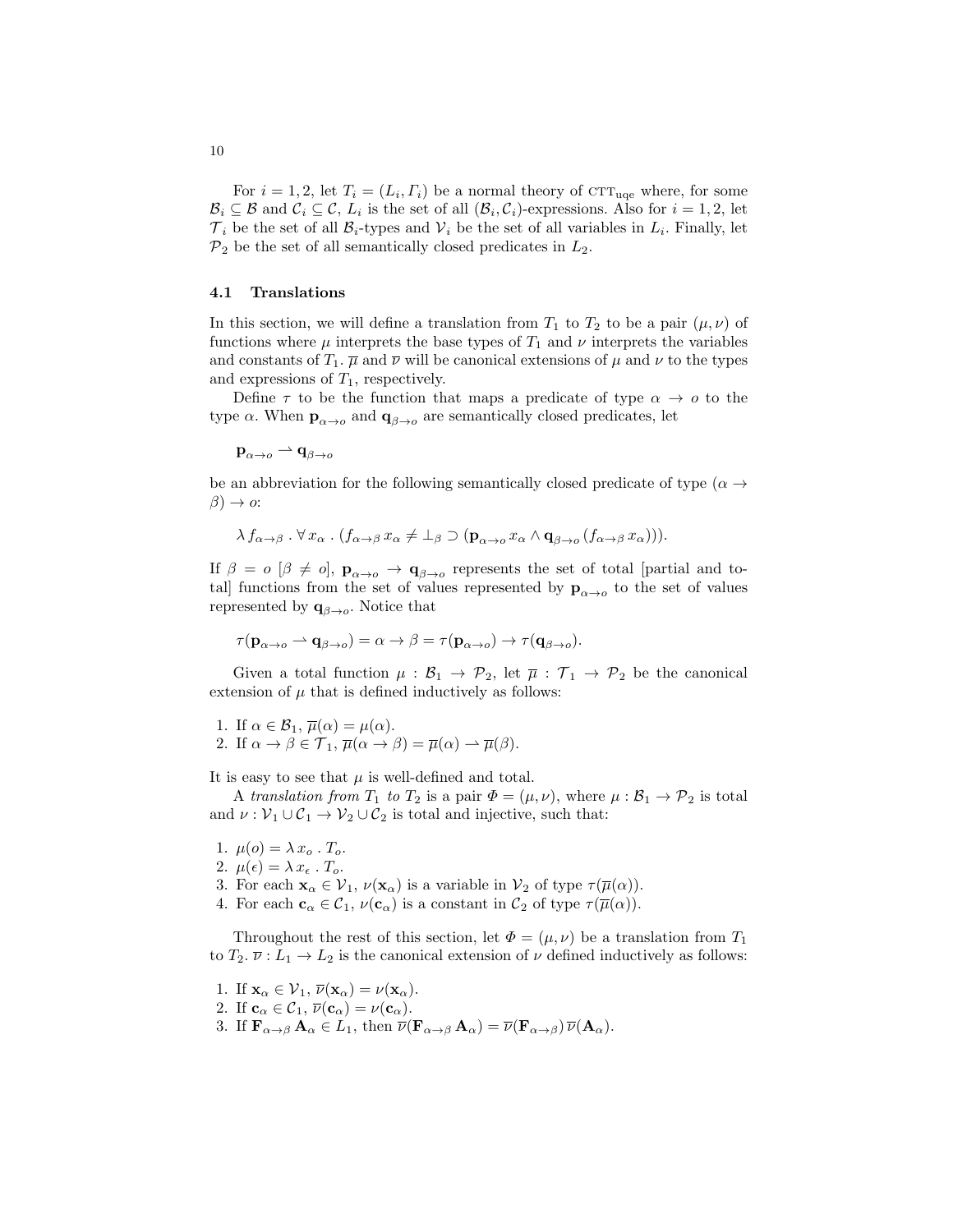4. If  $\lambda \mathbf{x}_{\alpha} \cdot \mathbf{B}_{\beta} \in L_1$ , then  $\overline{\nu}(\lambda \mathbf{x}_{\alpha} \cdot \mathbf{B}_{\beta}) =$ 

$$
\lambda \overline{\nu}(\mathbf{x}_{\alpha})
$$
. (if  $(\overline{\mu}(\alpha) \overline{\nu}(\mathbf{x}_{\alpha})) \overline{\nu}(\mathbf{B}_{\beta}) \perp_{\tau(\overline{\mu}(\beta))})$ ).

- 5. If (if  $\mathbf{A}_o \mathbf{B}_\alpha \mathbf{C}_\alpha$ )  $\in L_1$ ,  $\overline{\nu}$ (if  $\mathbf{A}_o \mathbf{B}_\alpha \mathbf{C}_\alpha$ ) = (if  $\overline{\nu}(\mathbf{A}_o) \overline{\nu}(\mathbf{B}_\alpha) \overline{\nu}(\mathbf{C}_\alpha)$ ).
- 6. If  $\ulcorner \mathbf{A}_\alpha \urcorner \in L_1$ , then  $\overline{\nu}(\ulcorner \mathbf{A}_\alpha \urcorner) = \ulcorner \overline{\nu}(\mathbf{A}_\alpha) \urcorner$ .
- 7. If  $[\![\mathbf{A}_{\epsilon}]\!]_{\mathbf{B}_{\beta}} \in L_1$ , then  $\overline{\nu}([\![\mathbf{A}_{\epsilon}]\!]_{\mathbf{B}_{\beta}}) = [\![\overline{\nu}(\mathbf{A}_{\epsilon})]\!]_{\overline{\nu}(\mathbf{B}_{\beta})}$ .

### Lemma 4.11

1.  $\overline{\nu}$  is well-defined, total, and injective. 2. If  $\mathbf{A}_{\alpha} \in L_1$ , then  $\overline{\nu}(\mathbf{A}_{\alpha})$  is an expression of type  $\tau(\overline{\mu}(\alpha))$ .

Proof. The two parts of the proposition are easily proved simultaneously by induction on the structure of expressions.  $\Box$ 

Remark 4.12 We overcome the Constant Interpretation Problem mentioned in section 1 by requiring  $\nu$  to injectively map constants to constants which, by Lemma 4.11, implies that  $\bar{\nu}$  injectively maps expressions to expressions. We will see in the next section that this requirement comes with a cost.

A formula in  $L_2$  is an *obligation* of  $\Phi$  if it is one of the following formulas:

- 1.  $\exists x_{\tau(\mu(\alpha))} \cdot \mu(\alpha) x_{\tau(\mu(\alpha))}$  where  $\alpha \in \mathcal{B}_1$ .
- 2.  $\overline{\mu}(\alpha) \nu(\mathbf{c}_{\alpha})$  where  $\mathbf{c}_{\alpha} \in \mathcal{C}_1$ .
- 3.  $\nu(\equiv_{\alpha\to\alpha\to\alpha}) = \lambda x_{\alpha'}$ .  $\lambda y_{\alpha'}$ . (if  $(\overline{\mu}(\alpha)x_{\alpha'} \wedge \overline{\mu}(\alpha)y_{\alpha'})$   $(x_{\alpha'} =_{\alpha'\to\alpha'\to\alpha} y_{\alpha'}) \perp_o$ ) where  $\alpha \in \mathcal{T}_1$  and  $\alpha' = \tau(\overline{\mu}(\alpha)).$
- 4.  $\nu(\iota_{(\alpha\to\alpha)\to\alpha})=\lambda x_{\alpha'\to\alpha}$  . (if  $(\overline{\mu}(\alpha\to\alpha)x_{\alpha'\to\alpha}) (\iota_{(\alpha'\to\alpha)\to\alpha'}x_{\alpha'\to\alpha})\perp_{\alpha'})$ where  $\alpha \in \mathcal{T}_1$  with  $\alpha \neq o$  and  $\alpha' = \tau(\overline{\mu}(\alpha)).$
- $5. \nu(\mathbf{c}_{\alpha}) = \mathbf{c}_{\alpha}$  where  $\mathbf{c}_{\alpha}$  is is-var $_{\epsilon \to o}$ , is-con $_{\epsilon \to o}$ , app $_{\epsilon \to \epsilon \to \epsilon}$ , abs $_{\epsilon \to \epsilon \to \epsilon}$ ,  $\text{cond}_{\epsilon\to\epsilon\to\epsilon\to\epsilon}$  quo $_{\epsilon\to\epsilon}, \sqsubset_{\epsilon\to\epsilon\to o}$ , or is-free-in $_{\epsilon\to\epsilon\to o}$ .
- 6.  $\nu(\mathbf{c}_{\alpha}^{\beta}) = \mathbf{c}_{\alpha}^{\tau(\overline{\mu}(\beta))}$  where  $\mathbf{c}_{\alpha}$  is is-var $_{\epsilon \to o}^{\beta}$ , is-con $_{\epsilon \to o}^{\beta}$ , or is-expr $_{\epsilon \to o}^{\beta}$  and  $\beta \in \mathcal{T}_1$ . 7.  $\overline{\nu}(\mathbf{A}_o)$  where  $\mathbf{A}_o \in \Gamma_1$ .

Notice that each obligation of  $\Phi$  is semantically closed.

## 4.2 Semantic Morphisms

A semantic morphism from  $T_1$  to  $T_2$  is a translation  $(\mu, \nu)$  from  $T_1$  to  $T_2$  such that  $T_1 \models A_o$  implies  $T_2 \models \overline{\nu}(A_o)$  for all semantically closed formulas  $A_o$  of  $T_1$ . (A syntactic morphism from  $T_1$  to  $T_2$  would be a translation  $(\mu, \nu)$  from  $T_1$  to  $T_2$  such that  $T_1 \vdash_P \mathbf{A}_o$  implies  $T_2 \vdash_P \overline{\nu}(\mathbf{A}_o)$  for all semantically closed formulas  $\mathbf{A}_{o}$  of  $T_1$  where P is some proof system for  $\mathrm{CTT}_{\text{uqe}}$ .) We will prove a theorem (called the Semantic Morphism Theorem) that gives a sufficient condition for a translation to be a semantic morphism.

Assume  $\mathcal{M}_2 = (\{D^2_\alpha \mid \alpha \in \mathcal{T}\}, I_2)$  is a general model for  $T_2$ . Under the assumption that the obligations of  $\Phi$  are valid in  $T_2$ , we will extract a general model for  $T_1$  from  $\mathcal{M}_2$ .

For each  $\alpha \in \mathcal{T}_1$ , define  $\underline{D}^2_{\tau(\overline{\mu}(\alpha))} \subseteq D^2_{\tau(\overline{\mu}(\alpha))}$  as follows: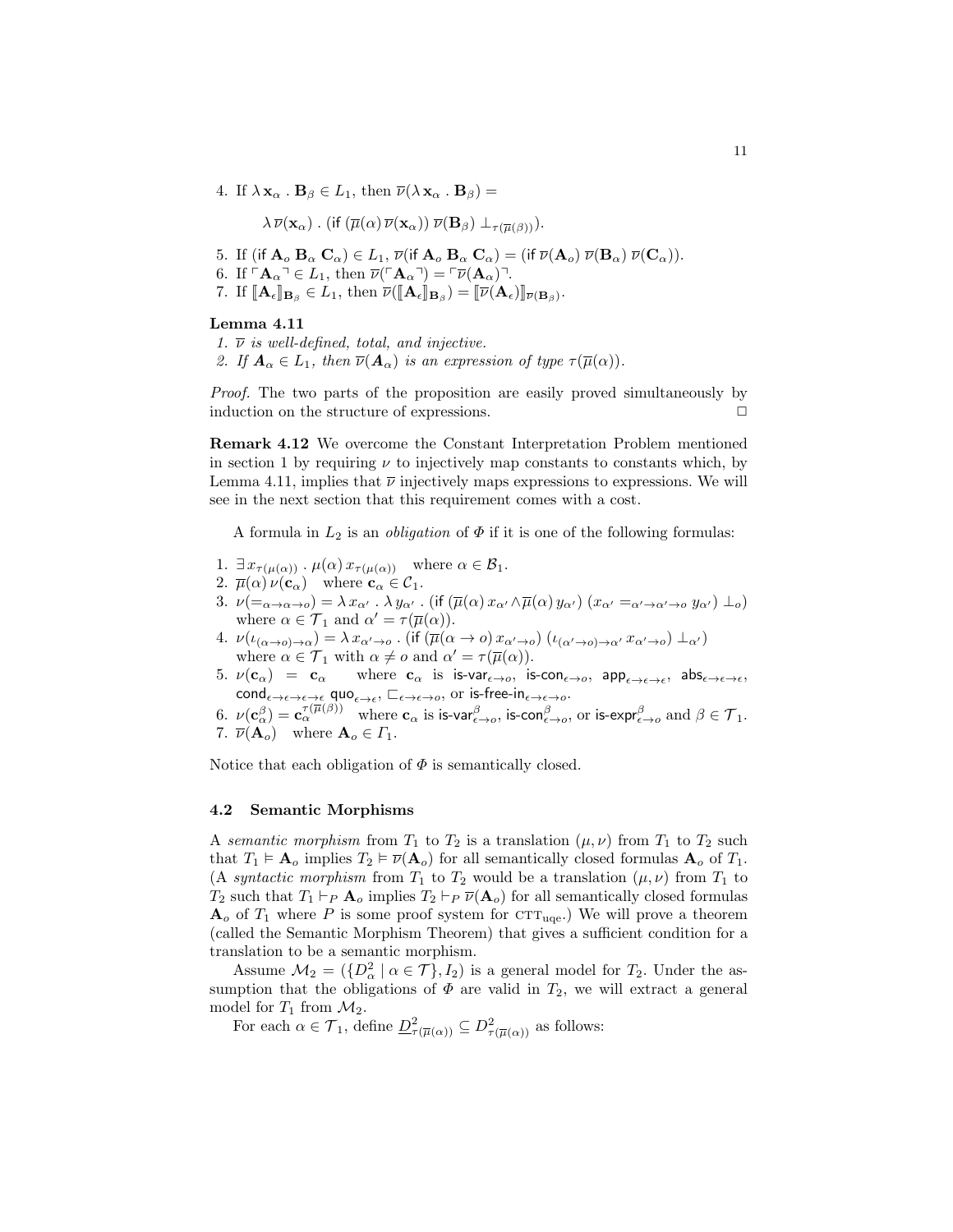1. 
$$
\underline{D}_{\tau(\overline{\mu}(o))}^{2} = \underline{D}_{o}^{2} = D_{o}^{2} = \{\mathbf{T}, \mathbf{F}\}.
$$
  
\n2. 
$$
\underline{D}_{\tau(\overline{\mu}(e))}^{2} = \underline{D}_{\epsilon}^{2} = \{d \in D_{\epsilon}^{2} \mid d = V_{\varphi}^{\mathcal{M}_{2}}(\overline{\nu}(\mathbf{A}_{\epsilon})) \text{ for some construction } \mathbf{A}_{\epsilon} \in L_{1}\}
$$

where  $\varphi$  is any member of assign( $\mathcal{M}_2$ ). 3. If  $\alpha \in \mathcal{T}_1 \setminus \{o, \epsilon\}, \underline{D^2_{\tau(\overline{\mu}(\alpha))}} =$ 

$$
\{d \in D^2_{\tau(\overline{\mu}(\alpha))} \mid V_{\varphi}^{\mathcal{M}_2}(\overline{\mu}(\alpha))(d) = \text{T}\}
$$

where  $\varphi$  is any member of assign( $\mathcal{M}_2$ ).

For each  $\alpha \in \mathcal{T}_1$ , define  $\overline{D}_{\alpha}^1$  inductively as follows:

- 1.  $\overline{D}_{\rho}^{1} = \{T, F\}.$
- 2.  $\overline{D}_{\epsilon}^1$  $\frac{1}{\epsilon}$  is the set of constructions of CTT<sub>uqe</sub>.
- 3. If  $\alpha \in \mathcal{B}_1 \setminus \{o, \epsilon\}, \overline{D}_{\alpha}^1 = \underline{D}_{\tau(\overline{\mu}(\alpha))}^2$ .
- 4. If  $\alpha \to \beta \in \mathcal{T}_1$ , then  $\overline{D}_{\alpha}^1$  $\frac{1}{\alpha \rightarrow \beta}$  is the set of all *total* functions from  $\overline{D}_{\alpha}^1$  to  $\overline{D}_{\beta}^1$  $\frac{1}{\beta}$  if  $\beta = o$  and the set of all *partial and total* functions from  $\overline{D}_{\alpha}^1$  to  $\overline{D}_{\beta}^1$  $\frac{1}{\beta}$  if  $\beta \neq o$ .

For each  $\alpha \in \mathcal{T}_1$ , define  $\rho_\alpha : \underline{D}^2_{\tau(\overline{\mu}(\alpha))} \to \overline{D}^1_\alpha$  inductively as follows:

- 1. If  $d \in \underline{D}_{\epsilon}^2$ ,  $\rho_{\epsilon}(d)$  is the unique construction  $\mathbf{A}_{\epsilon}$  such that  $\overline{\nu}(\mathbf{A}_{\epsilon}) = d$ .
- 2. If  $\alpha \in \mathcal{B}_1 \setminus \{\epsilon\}$  and  $d \in \underline{D}^2_{\tau(\overline{\mu}(\alpha))}$ ,  $\rho_{\alpha}(d) = d$ .
- 3. If  $\alpha \to \beta \in \mathcal{T}_1$  and  $f \in \underline{D}^2_{\tau(\overline{\mu}(\alpha \to \beta))}$ ,  $\rho_{\alpha \to \beta}(f)$  is the unique function  $g \in$  $\overline{D}_\alpha^1$  $\alpha \to \beta$  such that, for all  $d \in \underline{D^2_{\tau(\overline{\mu}(\alpha))}}$ , either  $f(d)$  and  $g(\rho_\alpha(d))$  are both defined and  $\rho_{\beta}(f(d)) = g(\rho_{\alpha}(d))$  or they are both undefined.

**Lemma 4.21** If  $\alpha \in \mathcal{T}_1$ ,  $\rho_\alpha : \underline{D}^2_{\tau(\overline{\mu}(\alpha))} \to \overline{D}^1_\alpha$  is well defined, total, and injective.

*Proof.* This lemma is proved by induction on  $\alpha \in \mathcal{T}_1$ .  $\rho_{\epsilon}$  is well defined since  $V_{\varphi}^{\mathcal{M}_2}$  is identity function on constructions and  $\bar{\nu}$  is injective by Lemma 4.11.  $\Box$ 

For each  $\alpha \in \mathcal{T}_1$ , define  $D^1_\alpha \subseteq \overline{D}^1_\alpha$  as follows:

- 1. If  $\alpha \in \mathcal{B}_1$ ,  $D^1_{\alpha} = \overline{D}^1_{\alpha}$ .
- 2. If  $\alpha \to \beta \in \mathcal{T}_1$ ,  $D^1_{\alpha \to \beta}$  is the range of  $\rho_{\alpha \to \beta}$ .
- 3. If  $\alpha \in \mathcal{B} \setminus \mathcal{B}_1$ ,  $D^1_{\alpha}$  is any nonempty set.
- 4. If  $\alpha \to \beta \in \mathcal{T} \setminus \mathcal{T}_1$ ,  $D^1_{\alpha}$  is the set of all *total* functions from  $D^1_{\alpha}$  to  $D^1_{\beta}$  if  $\beta = o$  and the set of all *partial and total* functions from  $D^1_\alpha$  to  $D^1_\beta$  if  $\beta \neq o$ .

For  $c_{\alpha} \in C_1$ , define  $I_1(c_{\alpha}) = \rho_{\alpha}(V_{\varphi}^{\mathcal{M}_2}(\overline{\nu}(c_{\alpha})))$  where  $\varphi$  is any member of assign( $\mathcal{M}_2$ ). Finally, define  $\mathcal{M}_1 = (\{\mathcal{D}_\alpha^1 \mid \alpha \in \mathcal{T}\}, I_1)$ .

12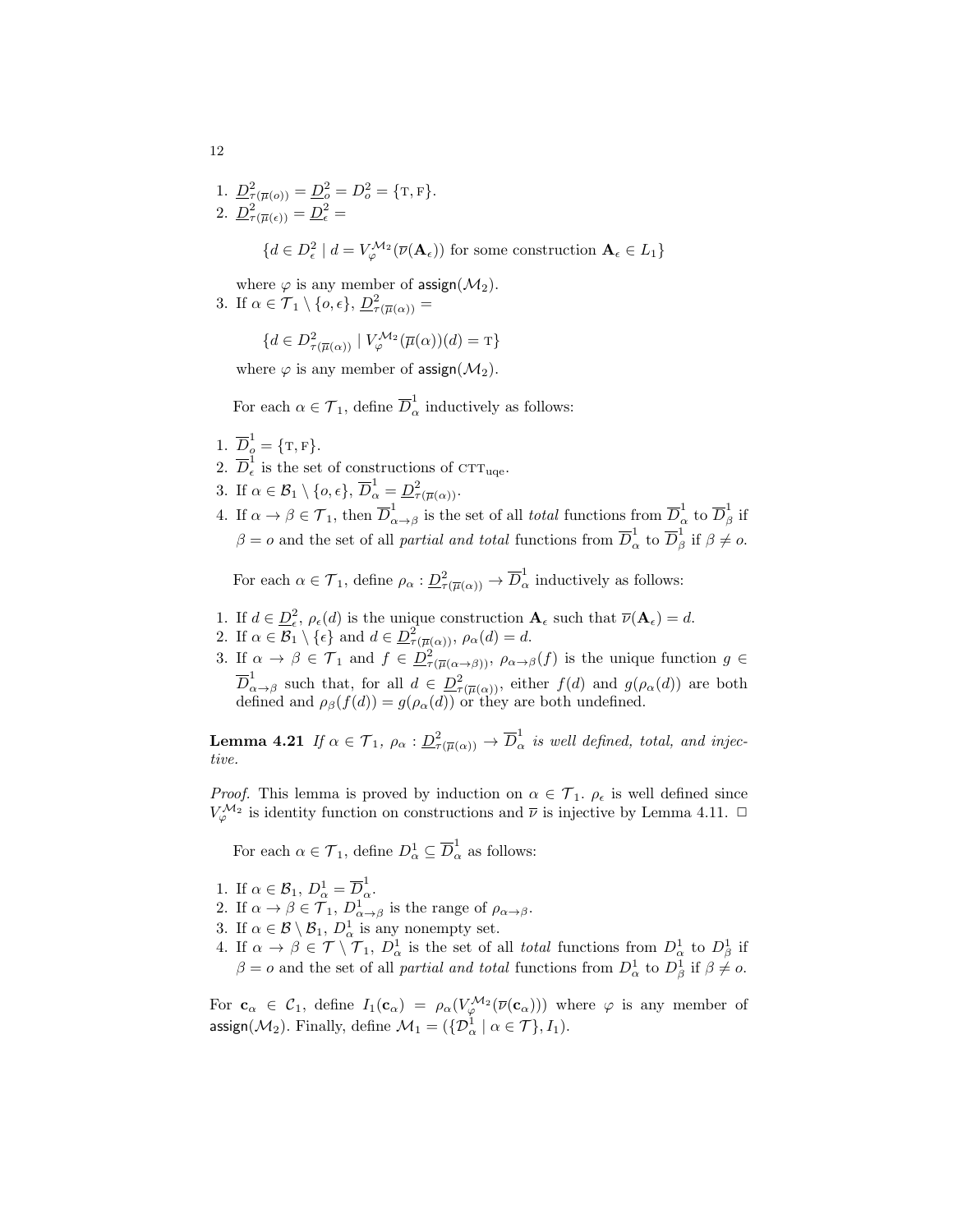**Lemma 4.22** Suppose each obligation of  $\Phi$  is valid in  $\mathcal{M}_2$ . Then  $\mathcal{M}_1$  is a general model for  $T_2$ .

*Proof.* By the first group of obligations of  $\Phi$ ,  $\mathcal{D}_{\alpha}^1$  is nonempty for all  $\alpha \in \mathcal{B}_1$ , and so  $\{\mathcal{D}_{\alpha}^{1} \mid \alpha \in \mathcal{T}\}$  is a frame of  $\text{crt}_{\text{uqe}}$ . By the second to sixth groups of obligations of  $\Phi$ ,  $\mathcal{M}_1$  is an interpretation of CTT<sub>uqe</sub>. For all  $\mathbf{A}_{\alpha} \in L_1$  and  $\varphi \in \mathsf{assign}(\mathcal{M}_1)$ , define  $V^{\mathcal{M}_1}_{\varphi}(\mathbf{A}_{\alpha})$  as follows:

(\*)  $V^{\mathcal{M}_1}_{\varphi}(\mathbf{A}_{\alpha}) = \rho_{\alpha}(V^{\mathcal{M}_2}_{\overline{\nu}(\varphi)}(\overline{\nu}(\mathbf{A}_{\alpha})))$  if  $V^{\mathcal{M}_2}_{\overline{\nu}(\varphi)}(\overline{\nu}(\mathbf{A}_{\alpha}))$  is defined and  $V^{\mathcal{M}_1}_{\varphi}(\mathbf{A}_{\alpha})$ is undefined otherwise,

where  $\overline{\nu}(\varphi)$  is any  $\psi \in \text{assign}(\mathcal{M}_2)$  such that, for all  $\mathbf{x}_{\beta} \in \mathcal{V}_1$ ,  $\rho_{\beta}(\psi(\overline{\nu}(\mathbf{x}_{\beta})))$  =  $\varphi(\mathbf{x}_{\beta})$ . This definition of  $V_{\varphi}^{\mathcal{M}_1}$  can be easily extended to a valuation function on all expressions that can be shown, by induction on the structure of expressions, to satisfy the seven clauses of the definition of a general model. Therefore,  $\mathcal{M}_1$ is a general model for  $\text{CTT}_{\text{uqe}}$ . Then  $(\star)$  implies

 $(\star \star)$   $\mathcal{M}_1 \models \mathbf{A}_o$  iff  $\mathcal{M}_2 \models \overline{\nu}(\mathbf{A}_o)$ 

for all semantically closed formulas  $\mathbf{A}_{o} \in L_1$ . By the seventh group of obligations of  $\Phi$ ,  $\mathcal{M}_2 \models \overline{\nu}(\mathbf{A}_o)$  for all  $\mathbf{A}_o \in \Gamma_1$ , and thus  $\mathcal{M}_1$  is a general model for  $T_1$  by  $(\star \star)$ .  $\Box$ 

**Theorem 4.23 (Semantic Morphism Theorem)** Let  $T_1$  and  $T_2$  be normal theories and  $\Phi$  be a translation from  $T_1$  to  $T_2$ . Suppose each obligation of  $\Phi$  is valid in  $T_2$ . Then  $\Phi$  is a semantic morphism from  $T_1$  to  $T_2$ .

*Proof.* Let  $\Phi = (\mu, \nu)$  be a translation from  $T_1$  to  $T_2$  and suppose each obligation of  $\Phi$  is valid in  $T_2$ . Let  $\mathbf{A}_o \in L_1$  be semantically closed and valid in  $T_1$ . We must show that  $\overline{\nu}(\mathbf{A}_o)$  is valid in every general model for  $T_2$ . Let  $\mathcal{M}_2$  be a general model for  $T_1$ . (We are done if there are no general models for  $T_2$ .) Let  $\mathcal{M}_1$  be extracted from  $\mathcal{M}_2$  as above. Obviously, each obligation of  $\Phi$  is valid in  $\mathcal{M}_2$ , and so  $\mathcal{M}_1$  is a general model for  $T_1$  by Lemma 4.22. Therefore,  $\mathcal{M}_1 \models \mathbf{A}_o$ , and so  $\mathcal{M}_2 \models \overline{\nu}(\mathbf{A}_o)$  by  $(\star \star)$  in the proof of Lemma 4.22.

**Theorem 4.24 (Relative Satisfiability)** Let  $T_1$  and  $T_2$  be normal theories and suppose  $\Phi$  is a semantic morphism of from  $T_1$  to  $T_2$ . Then there is a general model for  $T_1$  if there is a general model for  $T_2$ .

*Proof.* Let  $\Phi = (\mu, \nu)$  be a semantic morphism from  $T_1$  to  $T_2$ ,  $\mathcal{M}_2$  be a general model for  $T_1$ , and  $\mathcal{M}_1$  be extracted from  $\mathcal{M}_2$  as above. Since  $\Phi$  is a semantic morphism, each of its obligations is valid in  $T_2$ . Hence,  $\mathcal{M}_1$  is a general model for  $T_1$  by Lemma 4.22.

# 5 Examples

We will illustrate the theory morphism machinery of  $\text{CTT}_{\text{uqe}}$  with two simple examples involving monoids, the first in which two concepts are interpreted as the same concept and second in which a type is interpreted as a subset of its denotation. Let  $\mathcal{C}_{\text{log}} \subseteq \mathcal{C}$  be the set of logical constants of CTT<sub>uqe</sub>.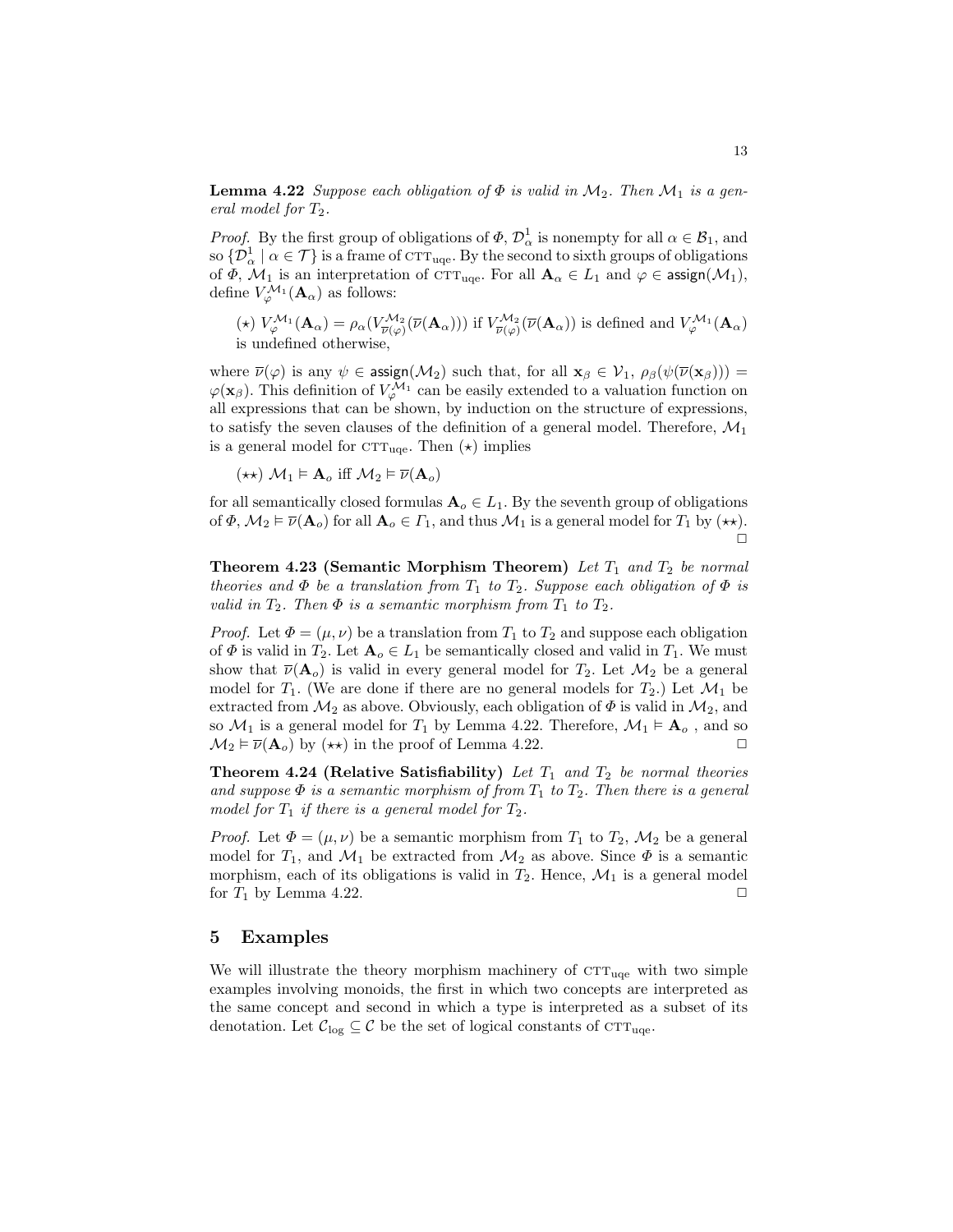#### 5.1 Example 1: Monoid with Left and Right Identity Elements

Define  $M = (L_M, \Gamma_M)$  to be the usual theory of an abstract monoid where:

1.  $\mathcal{B}_M = \{o, \epsilon, \iota\}.$ 

14

- 2.  $\mathcal{C}_M = \mathcal{C}_{\log} \cup \{e_i, *_{\iota \to \iota \to \iota}\}.$  (\* $_{\iota \to \iota \to \iota}$  is written as an infix operator.)
- 3.  $L_M$  is the set of  $(\mathcal{B}_M, \mathcal{C}_M)$  expressions.
- 4.  $\mathcal{V}_M$  is the set of variables in  $L_M$ .
- 5.  $\Gamma_M$  contains the following axioms:
	- a.  $\forall x_i \cdot \forall y_i \cdot \forall z_i \cdot x_i *_{\iota \to \iota \to \iota} (y_i *_{\iota \to \iota \to \iota} z_i) = (x_\iota *_{\iota \to \iota \to \iota} y_\iota) *_{\iota \to \iota \to \iota} z_\iota.$ b.  $\forall x_{\iota} \cdot e_{\iota} *_{\iota \to \iota \to \iota} x_{\iota} = x_{\iota}.$ c.  $\forall x_{\iota} \cdot x_{\iota} *_{\iota \to \iota \to \iota} e_{\iota} = x_{\iota}.$

Define  $M' = (L_{M'}, \Gamma_{M'})$  to be the alternate theory of an abstract monoid with left and right identity elements where:

- 1.  $\mathcal{B}_{M'} = \mathcal{B}_M$ .
- 2.  $\mathcal{C}_{M'} = \mathcal{C}_{\log} \cup \{e_i^{\text{left}}, e_i^{\text{right}}, *_{\iota \to \iota \to \iota}\}$ .  $(*_{\iota \to \iota \to \iota}$  is written as an infix operator.)
- 3.  $L_{M'}$  is the set of  $(\mathcal{B}_{M'}, \mathcal{C}_{M'})$  expressions.
- 4.  $V_{M'} = V_M$ .
- 5.  $\Gamma_{M'}$  contains the following axioms:

a. 
$$
\forall x_{\iota} \cdot \forall y_{\iota} \cdot \forall z_{\iota} \cdot x_{\iota} *_{\iota \to \iota \to \iota} (y_{\iota} *_{\iota \to \iota \to \iota} z_{\iota}) = (x_{\iota} *_{\iota \to \iota \to \iota} y_{\iota}) *_{\iota \to \iota \to \iota} z_{\iota}.
$$
  
b.  $\forall x_{\iota} \cdot e^{\text{left}}_{\iota} *_{\iota \to \iota \to \iota} x_{\iota} = x_{\iota}.$   
c.  $\forall x_{\iota} \cdot x_{\iota} *_{\iota \to \iota \to \iota} e^{\text{right}}_{\iota} = x_{\iota}.$ 

We would like to construct a semantic morphism from  $M'$  to  $M$  that maps the left and right identity elements of  $M'$  to the single identity element of  $M$ . This is not possible since the mapping  $\nu$  must be injective to overcome the Constant Interpretation Problem. We need to add a dummy constant to  $M$  to facilitate the definition of the semantic morphism. Let  $\overline{M}$  be the definitional extension of M that contains the new constant  $e'_i$  and the new axiom  $e'_i = e_i$ <sup>5</sup>.

Let  $\Phi = (\mu, \nu)$  to be the translation from M' to  $\overline{M}$  such that:

1.  $\mu(\iota) = \lambda x_{\iota} \cdot T_o$ . 2.  $\nu$  is the identity function on  $\mathcal{V}_{M'} \cup \mathcal{C}_{\text{log}} \cup \{*_i \to \iota \to \iota\}.$ 3.  $\nu(e_i^{\text{left}}) = e_i$ . 4.  $\nu(e_i^{\text{right}}) = e'_i$ .

It is easy to see that  $\Phi$  is a semantic morphism by Theorem 4.23.

<sup>&</sup>lt;sup>5</sup> Technically,  $e'_{\iota}$  is a constant chosen from  $\mathcal{C} \setminus \mathcal{C}_M$ . There is no harm is assuming that such a constant already exists in  $C$ .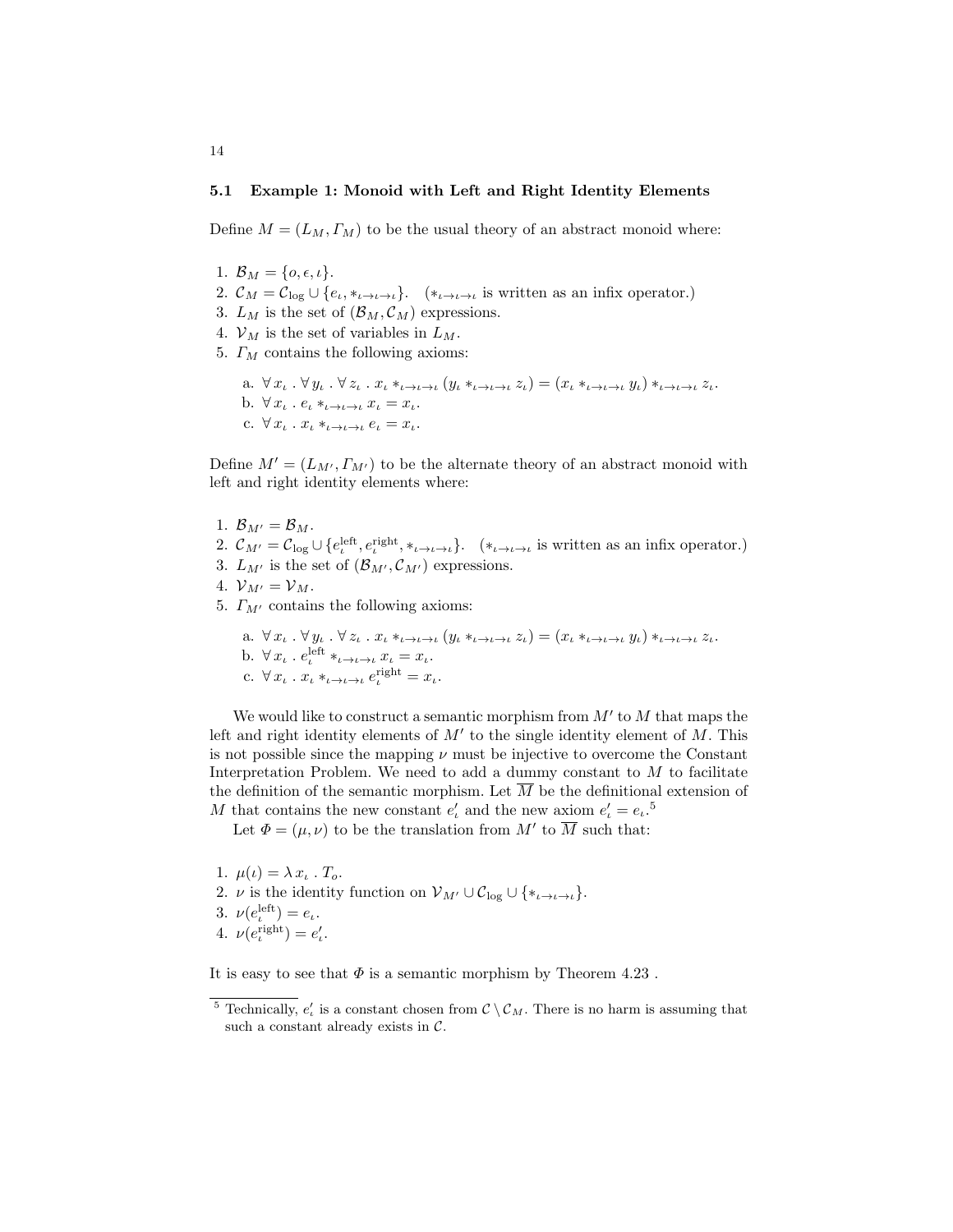#### 5.2 Example 2: Monoid interpreted as the Trivial Monoid

The identity element of a monoid forms a submonoid of the monoid that is isomorphic with the trivial monoid consisting of a single element. There is a natural morphism from a theory of a monoid to itself in which the type of monoid elements is interpreted by the singleton set containing the identity element. This kind of morphism cannot be directly expressed using a definition of a theory morphism that maps base types to types. However, it can be directly expressed using the notion of a semantic morphism we have defined.

The desired translation interprets the type  $\iota$  as the set  $\{e_i\}$  and the constants denoting functions involving  $\iota$  as functions in which the domain of  $\iota$  is replaced by  ${e<sub>l</sub>}$ . This is not possible since the mapping  $\nu$  must map constants to constants to overcome the Constant Interpretation Problem. We need to add a set of dummy constants to M to facilitate the definition of the semantic morphism.

Define  $\mu$  as follows:

1. For 
$$
\alpha \in \{o, \epsilon\}
$$
,  $\mu(\alpha) = \lambda x_{\alpha} \cdot T_o$ .  
2.  $\mu(\iota) = \lambda x_{\iota} \cdot x_{\iota} = e_{\iota}$ .

Let  $\overline{M}$  be the definitional extension of M that contains the following the new defined constants:

1.  $=\!\!\begin{array}{l}\n= \ \alpha \rightarrow \alpha \rightarrow o\n\end{array} = \lambda x_{\alpha}$ .  $\lambda y_{\alpha}$ . (if  $(\overline{\mu}(\alpha) x_{\alpha} \wedge \overline{\mu}(\alpha) y_{\alpha})$   $(x_{\alpha} =_{\alpha \rightarrow \alpha \rightarrow o} y_{\alpha}) \perp_o)$ where  $\alpha \in \mathcal{T}$  contains  $\iota$ .

2. 
$$
\iota'_{(\alpha\to o)\to\alpha} = \lambda x_{\alpha\to o}
$$
. (if  $(\overline{\mu}(\alpha \to o) x_{\alpha\to o}) (\iota_{(\alpha\to o)\to\alpha} x_{\alpha\to o}) \perp_{\alpha})$   
where  $\alpha \in \mathcal{T}$  contains  $\iota$ .

3.  $*_{{\iota}\to{\iota}\to{\iota}} = \lambda\,x_{\iota}\,$ .  $\lambda\,y_{\iota}$  . (if  $(\overline{\mu}({\iota})\,x_{\iota}\wedge\overline{\mu}({\iota})\,y_{\iota})\,(x_{\iota}\ast_{{\iota}\to{\iota}\to{\iota}}\,y_{\iota})\perp_{\iota}) .^6$ 

Let  $\Psi = (\mu, \nu)$  to be the translation from M to  $\overline{M}$  such that:

- 1.  $\mu$  is defined as above.
- 2.  $\nu$  is the identity function on  $\mathcal{V}_{M'}$ .
- 3.  $\nu$  is the identity function on the members of  $\mathcal{C}_{\log}$  except for the constants  $=\alpha \rightarrow \alpha \rightarrow 0$  and  $\iota_{(\alpha \rightarrow 0) \rightarrow \alpha}$  where  $\alpha \in \mathcal{T}$  contains  $\iota$ .
- 4.  $\nu(\equiv_{\alpha \to \alpha \to 0}) = \equiv'_{\alpha \to \alpha \to 0}$  for all  $\alpha \in \mathcal{T}$  containing  $\iota$ .
- 5.  $\nu(\iota_{(\alpha\to\alpha)\to\alpha})=\iota'_{(\alpha\to\alpha)\to\alpha}$  for all  $\alpha\in\mathcal{T}$  containing  $\iota$ .
- 6.  $\nu(e_i) = e_i$ .
- 7.  $\nu(*_{\iota \to \iota \to \iota}) = *_{\iota \to \iota \to \iota}$ .

It is easy to see that  $\Phi$  is a semantic morphism by Theorem 4.23.

<sup>&</sup>lt;sup>6</sup> The definition of  $*_{\iota \to \iota \to \iota}$  can be simplified by using the definition of  $\mu$  and noting that  $e_i *_{i \to i \to i} e_i$  equals  $e_i$ .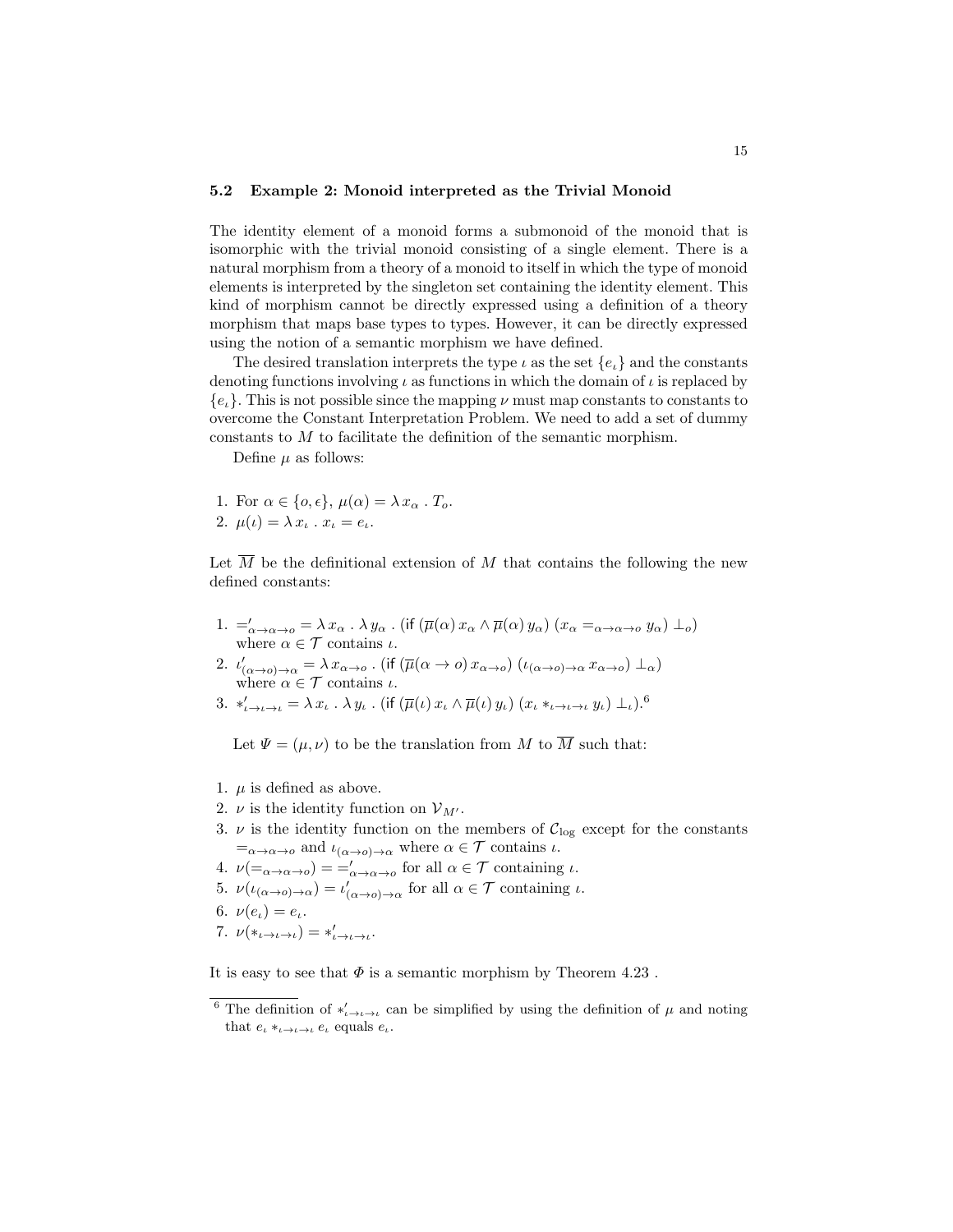## 6 Conclusion

 $CTT_{qe}$  is a version of Church's type theory with quotation and evaluation described in great detail in [9]. In this paper we have  $(1)$  presented  $CTT_{uqe}$ , a variant of  $\text{CTT}_{\text{qe}}$  that admits undefined expressions, partial functions, and multiple base types of individuals,  $(2)$  defined a notion of a theory morphism in  $\mathrm{CTT}_{\text{uqe}}$ , and (3) given two simple examples that illustrate the use of theory morphisms in  $\text{CTT}_{\text{uqe}}$ . The theory morphisms of  $\text{CTT}_{\text{uqe}}$  overcome the Constant Interpretation Problem discussed in section 1 by requiring constants to be injectively mapped to constants. Since  $\text{CTT}_{\text{uqe}}$  admits partial functions,  $\text{CTT}_{\text{uqe}}$  theory morphisms are able to map base types to sets of values of the same type — which enables many additional natural meaning-preserving mappings between theories to be directly defined as  $CTT_{\text{uqe}}$  theory morphisms. Thus the paper demonstrates how theory morphisms can be defined in a traditional logic with quotation and evaluation and how support for partial functions in a traditional logic can be leveraged to obtain a wider class of theory morphisms.

The two examples presented in section 5 show that constructing a translation in  $T_1$ <sub>uqe</sub> from a theory  $T_1$  to a theory  $T_2$  will often require defining new dummy constants in  $T_2$ . This is certainly a significant inconvenience. However, it is an inconvenience that can be greatly ameliorated in an implementation of  $\text{CTT}_{\text{uqe}}$ by allowing a user to define a "pre-translation" that is automatically transformed into a bona fide translation. A pre-translation from  $T_1$  and  $T_2$  would be a pair  $(\mu, \nu)$  where  $\mu$  maps base types to either types or semantically closed predicates,  $\nu$  maps constants to expressions that need not be constants, and  $\nu$  is not required to be injective. From the pre-translation, the system would automatically extend  $T_2$  to a theory  $T_2'$  and then construct a translation from  $T_1$  to  $T_2'$ .

Our long-range goal is to implement a system for developing biform theory graphs utilizing logics equipped with quotation and evaluation. The next step in this direction is to implement  $CTT_{qe}$  by extending HOL Light [13], a simple implementation of HOL [12].

# References

- 1. P. B. Andrews. An Introduction to Mathematical Logic and Type Theory: To Truth through Proof, Second Edition. Kluwer, 2002.
- 2. J. Barwise and J. Seligman. Information Flow: The Logic of Distributed Systems, volume 44 of Tracts in Computer Science. Cambridge University Press, 1997.
- 3. J. Carette and W. M. Farmer. High-level theories. In A. Autexier, J. Campbell, J. Rubio, M. Suzuki, and F. Wiedijk, editors, Intelligent Computer Mathematics, volume 5144 of Lecture Notes in Computer Science, pages 232–245. Springer, 2008.
- 4. W. M. Farmer. Theory interpretation in simple type theory. In J. Heering et al., editor, Higher-Order Algebra, Logic, and Term Rewriting, volume 816 of Lecture Notes in Computer Science, pages 96–123. Springer, 1994.
- 5. W. M. Farmer. Formalizing undefinedness arising in calculus. In D. Basin and M. Rusinowitch, editors, Automated Reasoning—IJCAR 2004, volume 3097 of Lecture Notes in Computer Science, pages 475–489. Springer, 2004.